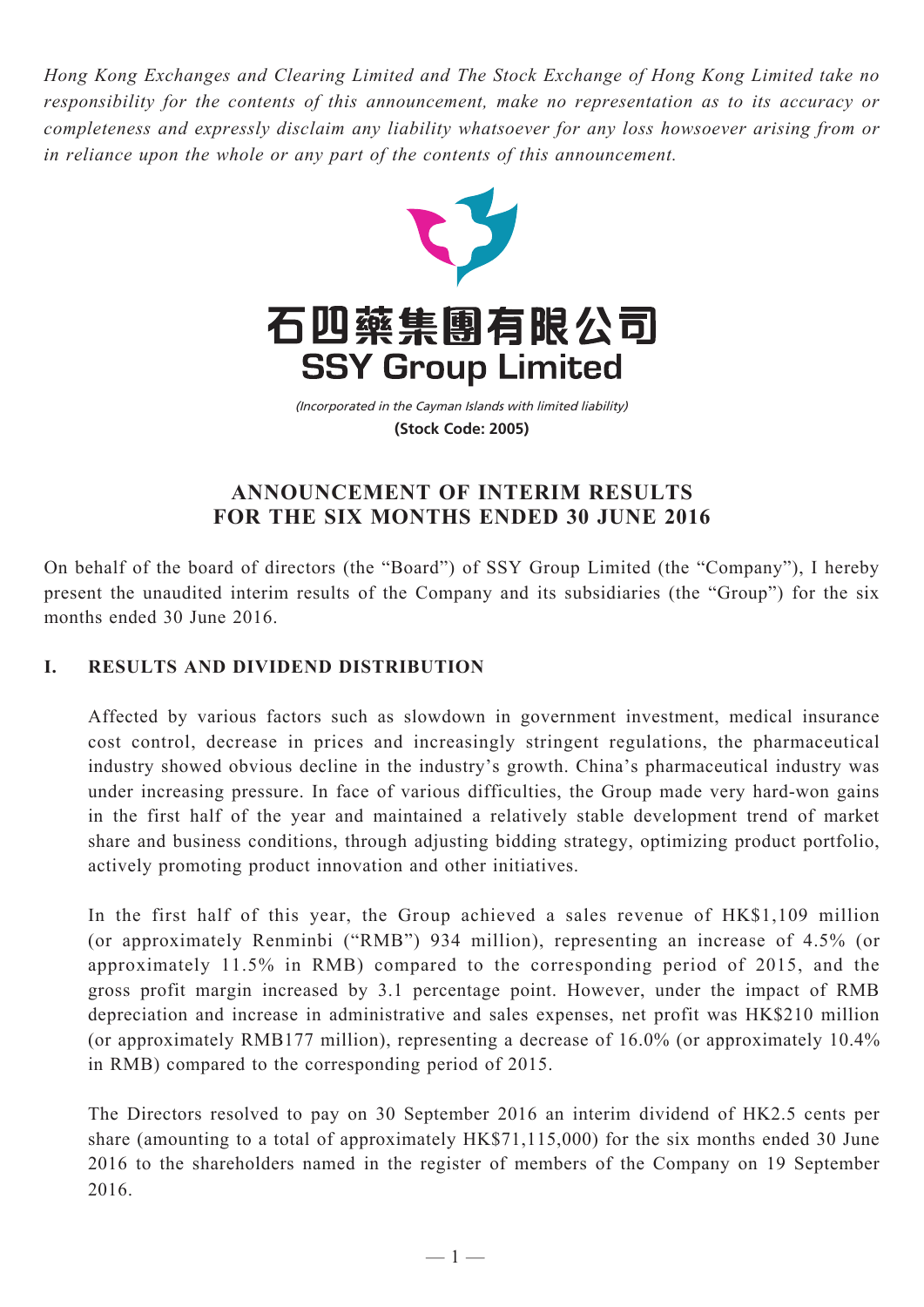## **II. BUSINESS REVIEW**

#### **Revenue**

|                                   | For the six months ended 30 June |            |           |            |            |
|-----------------------------------|----------------------------------|------------|-----------|------------|------------|
|                                   | 2016                             |            |           | 2015       |            |
|                                   |                                  | Percentage |           | Percentage | Increase/  |
|                                   | Revenue                          | of revenue | Revenue   | of revenue | (decrease) |
|                                   | <b>HK\$'000</b>                  | $\%$       | HK\$'000  | $\%$       | $\%$       |
| Intravenous infusion solution and |                                  |            |           |            |            |
| others                            | 1,036,716                        | 93.5       | 1,061,389 | 100        | (2.3)      |
| (Including: Non-PVC soft bag &    |                                  |            |           |            |            |
| upright soft bag                  |                                  |            |           |            |            |
| infusion solution                 | 613,497                          | 55.3       | 596,612   | 56.2       | 2.8        |
| PP plastic bottle                 |                                  |            |           |            |            |
| infusion solution                 | 239,838                          | 21.6       | 238,341   | 22.4       | 0.6        |
| Glass bottle infusion             |                                  |            |           |            |            |
| solution                          | 110,706                          | 10.0       | 128,162   | 12.1       | (13.6)     |
| Others)                           | 72,675                           | 6.6        | 98,274    | 9.3        | (26.0)     |
| Medical materials                 | 72,396                           | 6.5        |           |            | N/A        |
| Total                             | 1,109,112                        | 100        | 1,061,389 | 100        | 4.5        |

The Group's intravenous infusion solution products are mainly manufactured and sold by Shijiazhuang No. 4 Pharmaceutical Co., Ltd. ("Shijiazhuang No. 4 Pharma"), a wholly owned subsidiary. There are different forms of packing in intravenous infusion products including Non-PVC Soft Bag, Upright Soft Bag, PP Plastic Bottle and Glass Bottle. The Group's medical materials are mainly manufactured and sold by Jiangsu Best New Medical Material Co., Ltd. ("Jiangsu Best"), which was acquired by the Group on 30 September 2015.

#### *(I) Sales of Products*

During the first half of the year, the intravenous infusion solution market witnessed intensified competition, especially the competition in plastic bottle packaging infusion solutions turning white-hot. Facing tough market conditions, the Group made full use of its advantages in terms of production scale, product specification and quality assurance in order to strengthen penetration in existing market, gradually explore new market, take advantage of its brand and shift the focus to the lower end of the market, in an effort to concentrate on the development to the primary healthcare market and continuously expand the end user coverage of the Group's advantageous products including soft bag infusion solutions, rinsing solutions and therapeutic infusion solutions, so as to maintain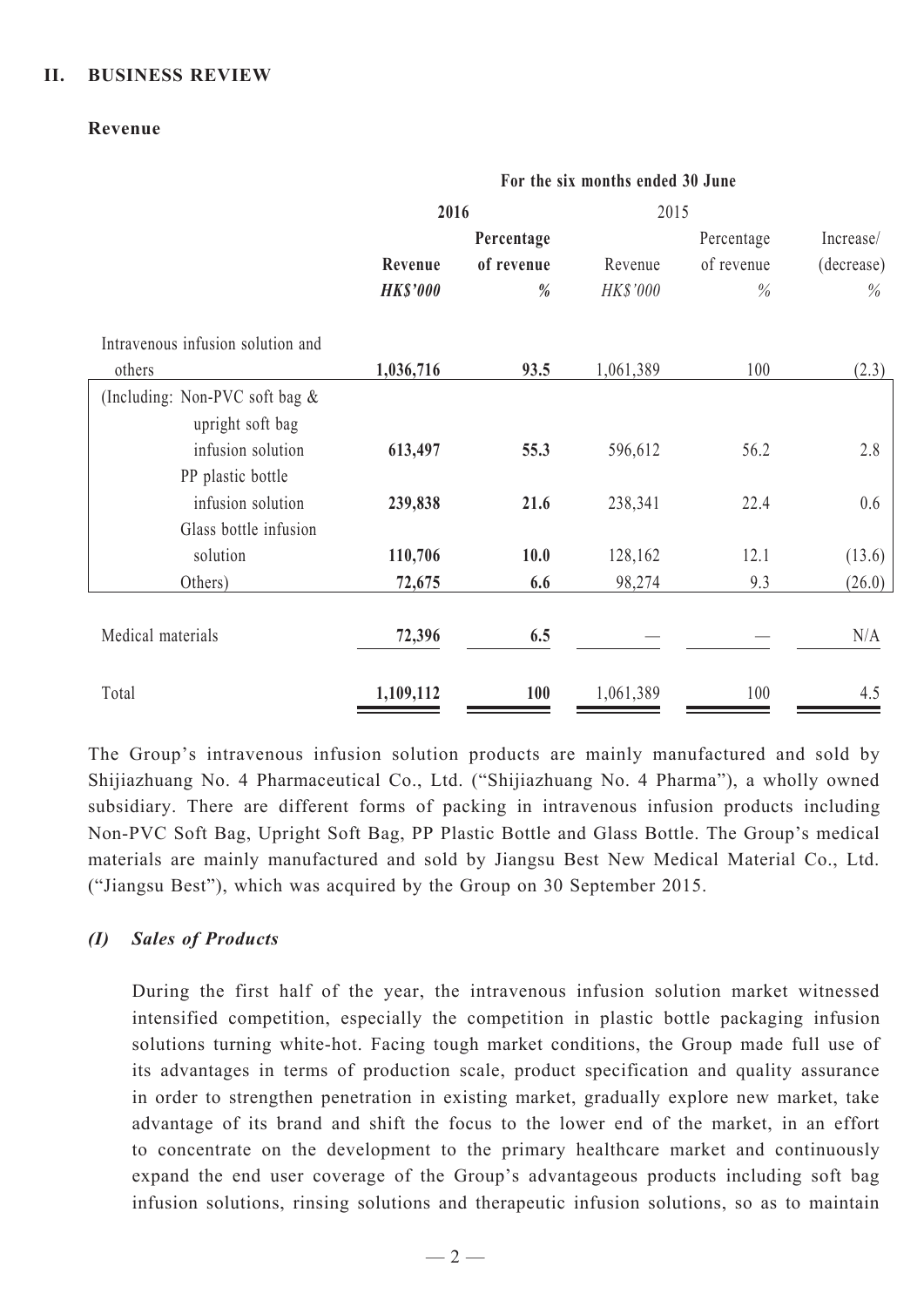market dominance and revenue growth. Meanwhile, to mitigate the adverse effect from the industry and price policies, the Group strengthened centralized bidding for bulk raw materials including plastic granules and co-extrusion film through lean management, and constantly tapped potentials and reduced production costs with implementation of a series of technical innovative modifications such as integrated bottle-ring pull, so as to effectively enhance competitiveness of our products. In the first half of the year, the Group achieved sustained growth of production and revenue of intravenous infusion solution business, with sales volume of intravenous infusion solutions amounting to approximately 540 million bottles/bags, representing an increase of 12.1% as compared with the corresponding period of last year; sales volume of soft bag infusion solutions reached 266 million bags, representing an increase of 15.8% as compared to the corresponding period of last year , of which sales volume of upright soft bag infusion solutions reached 68 million bags, representing an increase of 96.5%. The operational advantages of production scale was further realised.

The international export business grew continuously during the first half of 2016 on the basis of maintaining the overall scale of existing sales. We achieved an export revenue amounting to HK\$38,780,000, representing an increase of 8.2% as compared to the corresponding period of last year. Checkings and registrations on products were passed in Peru and other countries. Categories of products for export, especially profitable products, were enriched. Currently, the Group has 66 registered product specifications for exporting to 74 countries or regions.

#### *(II) Research and Development of New Products*

The research and development of new products made a satisfactory progress in the first half of the year. We successively obtained production approval for Ambroxol Hydrochloride and Sodium Chloride Injection, a drug promoting mucus clearance, being the second entity in China obtaining this production approval. We also obtained exemption in approvals for clinical trial for sorbitol-mannitol rinsing solution for surgery purpose, and obtained 27 approvals for clinical trial for Type 3 chemical drugs including Pomalidomide for treating multiple myeloma, Stiripentol for treating children with epilepsy, Lurasidone Hydrochloride for treating schizophrenia and Imidafenacin for treating urinary incontinence; 6 approvals for bioequivalence clinical trials for Type 6 chemical drugs including Felodipine Sustained Release Tablets for treating hypertension and Rosuvastatin Calcium Tablets for reducing blood lipid; and 10 permits for packaging materials including the new outer barrier upright polypropylene infusion bags. Under the "science and technology create the future" development strategy, based on generic drug products focuing on psychiatric and neurological diseases, respiratory diseases, infectious diseases, dialysis and auxiliary treatment, rinsing solution and nutritious treatments, the Group closely followed the pace of the international pharmaceutical industry in terms of product and technological innovation, research and development direction as well as major technology platform, comprehensively promoted the development, layout and planning of product pipeline, and put effort into research for drugs with innovations and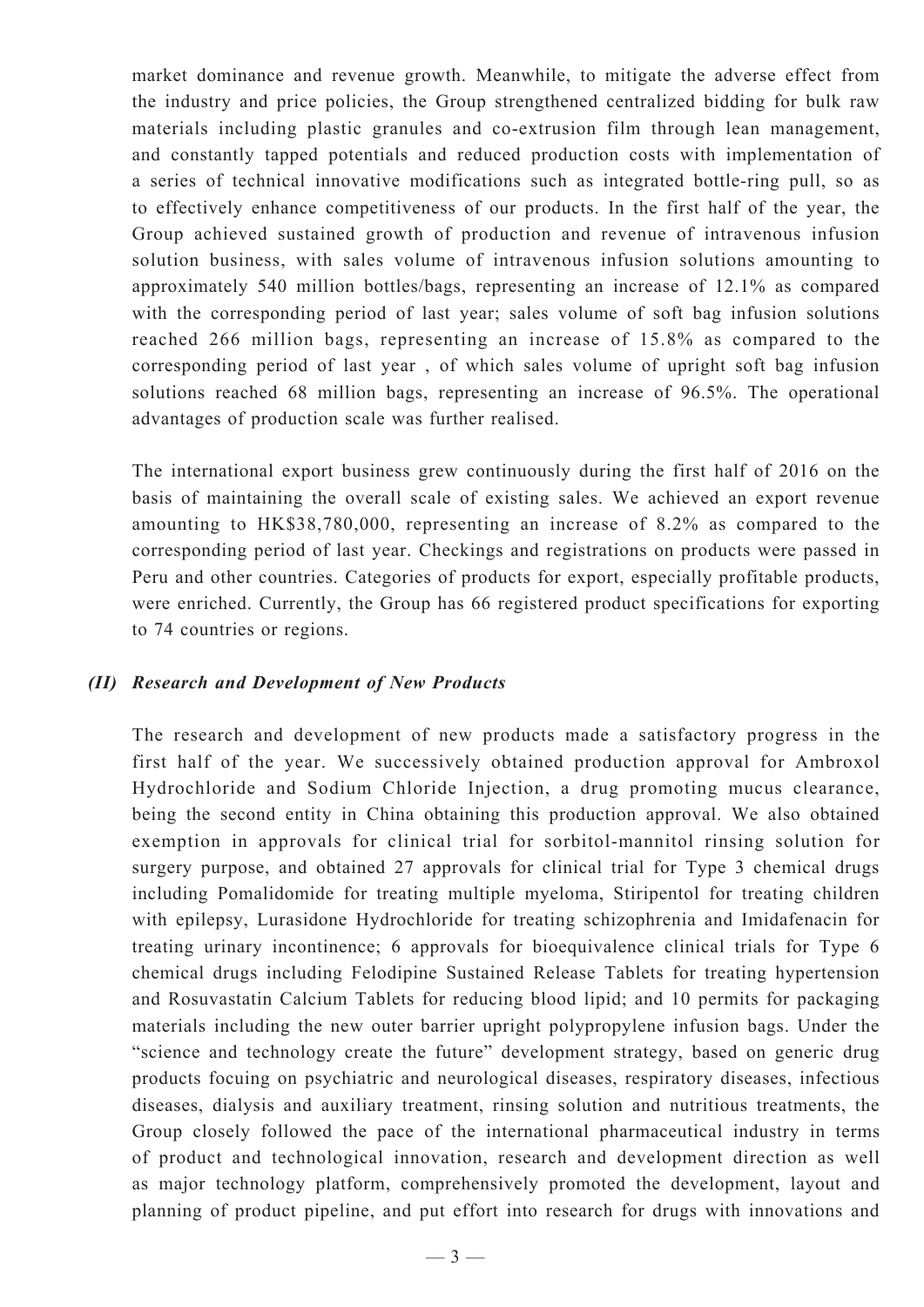breakthroughs. Currently, the Group has 184 projects under research and development, 77 of which have applications submitted for approval. The innovative results were increasingly rich when the support from research and development was enhanced. In the first half of the year, the Group obtained 2 patents including 1 invention patent and 1 practical new patent; and applied for 10 patents including 7 invention patents and 3 practical new patents, which represented fruitful results of intellectual rights and provided sufficient support for the sustainable development of the Group. In respect of medical material, the Group increased efforts on production techniques in products such as prefilled rubber stopper and infusion film to create a competitive advantage by upstream product chain.

With the enhancement of the ability and level of innovation, the building of innovative platform is gradually completed. In accordance with the research and development system and the Group's development orientation, several leading talents at various technology platforms with extensive experiences in key areas of drug research, including chemical drugs and traditional Chinese medicine innovation were introduced to further improve the Group's overall research and development level. As an efficient research team led by talents and acting on international standard was basically built, national enterprise technology and the pace of building State-Province Joint Engineering Laboratory have effectively advanced.

# **III. PROSPECTS FOR DEVELOPMENT**

In the second half of the year, we foresee that pharmaceutical manufacturing enterprises will still be confronted with rigorous test from policies and market. Elimination within intravenous infusion solutions industry will continue, which represents coexistence of opportunities and challenges. The Group will positively face difficulties and firmly grasp the two driving forces for development, market and research & development, to continuously consolidate and expand its advantageous position through strengthening and enhancing the Group, so as to generate returns to investors with remarkable operating results.

In the second half of the year, the Group will make use of our advantages in scale and brand, further optimize product portfolio and implement lean management to actively carry out varied research & development and market measures, improve the profit margin of infusion solution products and ensure the Group's leading position within the industry in terms of sales volume of soft bag infusion solution to strive for stability and growth in both sales and profits.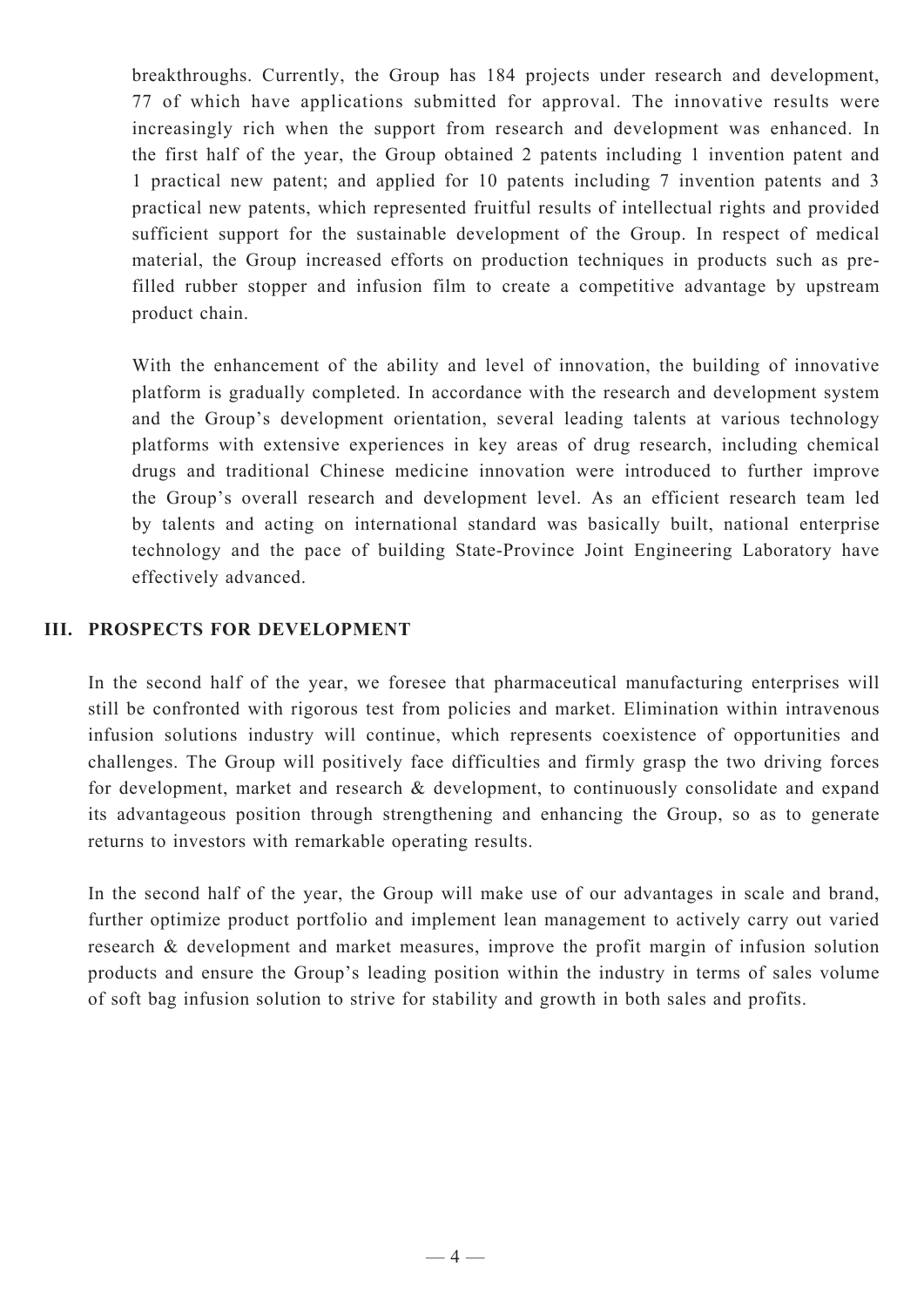We will focus on the follow-up works of the tender in bid-winning markets of non-PVC upright soft bags and dual-tube dual-valve soft bags infusion solution products; endeavor to excel in the marketing and operation of small liquid injections, soft bags rinsing solutions and therapeutic infusion solution products. Through the development of new markets and enhancement of market penetration in the existing markets, the Group will strive to ensure its advantages in the market.

We will actively enter competition in international market, accelerate the pace of international registration and accreditation checkings of our products, complete the onsite quality re-checkings in countries such as Pakistan and Vietnam in the second half of the year, and continuously expand the export channels and production scale of infusion solution, so as to maintain a steady growth of export revenue.

We will also actively seek for opportunities for acquisition and merger in the pharmaceutical industry. Under the intensified market competition and influence of national policy, merger and acquisition will become a major trend. The Group will capitalize on its own advantages to actively seek for acquisition and merger, so as to strengthen the Group's market and product position.

In respect of new product development, the application of production approval for 8 projects including Levamlodipine Besylate Tablet for treating hypertension, Argatroban Raw Materials and Injection (an anticoagulant drug) as well as Ropivacaine Hydrochloride Injection (a local anaesthetic drug), and the application of clinical trial for 18 projects including Acetylcysteine Solution for Inhalation are targeted to be completed in the second half of the year. The clinical research of previous Type 3.1 new drug Lacosamide will continue, and the Group will strive for completing its application of production approval in next year. Currently, there are 32 new chemical drug raw materials and injection solutions with 50 different specifications in the progress of approval by the State's Centre for Drug Evaluation.

In the second half of year, it is expected to obtain 3 production approvals for the new products including Hemofiltration Basic Solution and Hydroxyethyl Starch 130 and Sodium Chloride Injection, approval for Azithromycin raw materials, 12 approvals for drug clinical trials including Tenofovir Disoproxil Fumarate Tablets for treating AIDS and hepatitis B, 10 new categories of packaging materials for upright soft bags and polypropylene ampoules, as well as 5 registration permits for packaging materials including peritoneal dialysis solution bags and rinsing solution bags. We strive to obtain several production approvals for new drugs under previous Type 3.1 in 2017. Meanwhile, through tracking the dynamics of development of innovation drugs in the international arena and thereby speeding up the launch of new drugs as well as building State-Province Joint Engineering Laboratory, we will continuously strengthen the drug type selection focusing on psychiatric and neurological diseases, respiratory diseases, infectious diseases (viral, fungal and drug resistant bacterial), dialysis and auxiliary treatment, rinsing solution and nutritious treatments, with the objective of providing sufficient support for the Group's development.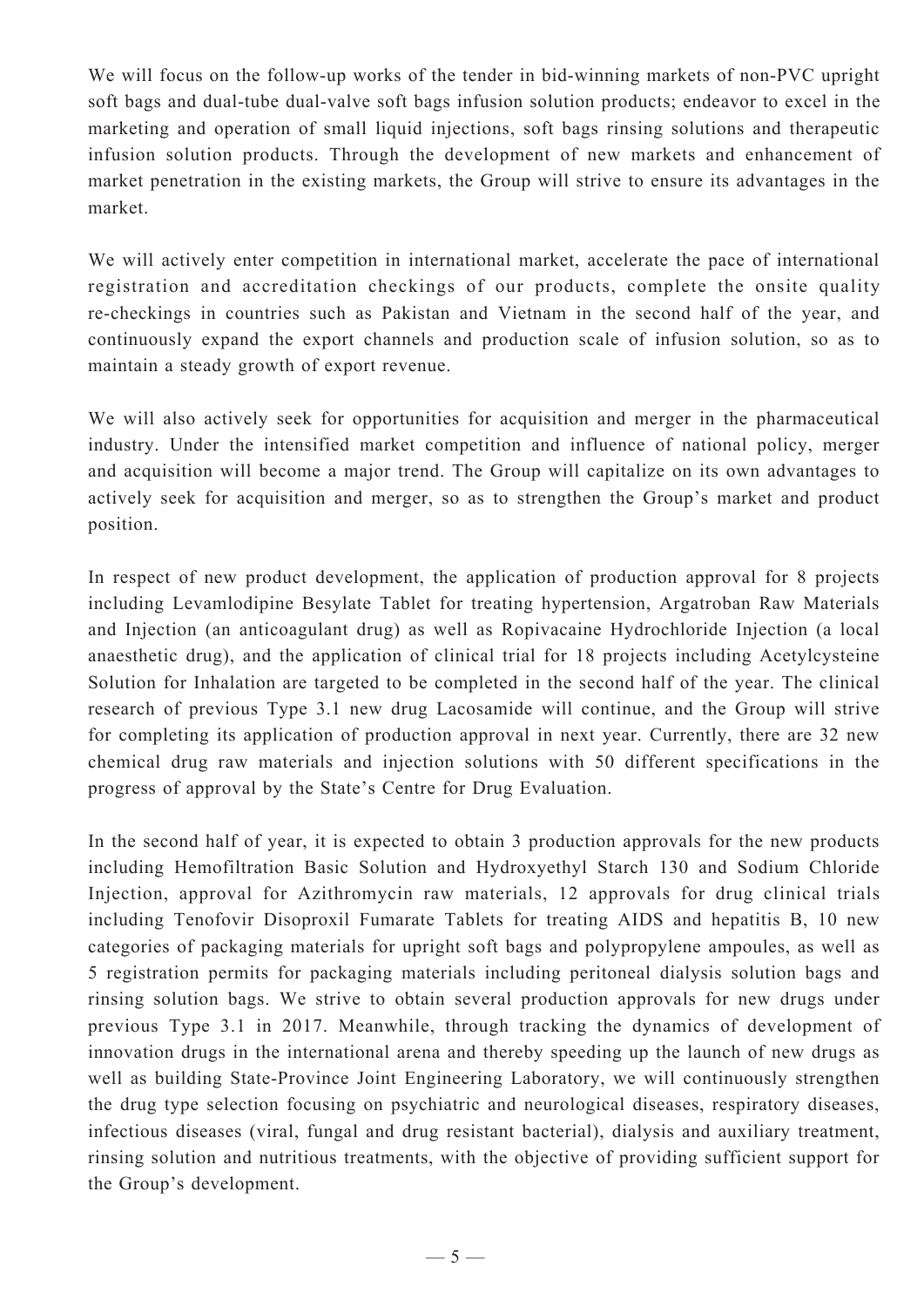In respect of developing the medical material, we will keep a close eye to the forefront of industry development, accelerate the efficiency of research and development of rubber stopper for biological products, continuously increase new types of hemostix rubber stopper and pay close attention to the progress of research and development and approval for new products including rubber stopper used for pen-type syringe and pre-filled syringe, so as to achieve new breakthrough in development of rubber stopper used for medical equipment. In terms of biological products, we will speed up research and development of serum-free media, diagnostic reagent and biological cosmetics to produce mature products as soon as possible for launching to the market.

We will maintain the Group's advantages in quality and management. We will also commit to implementing lean production and cost refined management. At the same time, we will pay attention to cost and expense areas, and increase the use of self-produced medical materials in infusion solution production to maximize cost control and profitability.

We are full of confidence on the future development of the Group. Leveraging on the competitive edges on our scale, quality and lean management in the industry, our infusion solution products' leading position in the industry will be further maintained in this challenging market. We started to reap a harvest from the research and development of new products over past years, which will render a substantial driving force for the growth of the Group. We are committed to bringing satisfactory return to our investors.

I would like to take this opportunity to express our gratitude to our investors and all staff in the Group for their support to the development of the Group.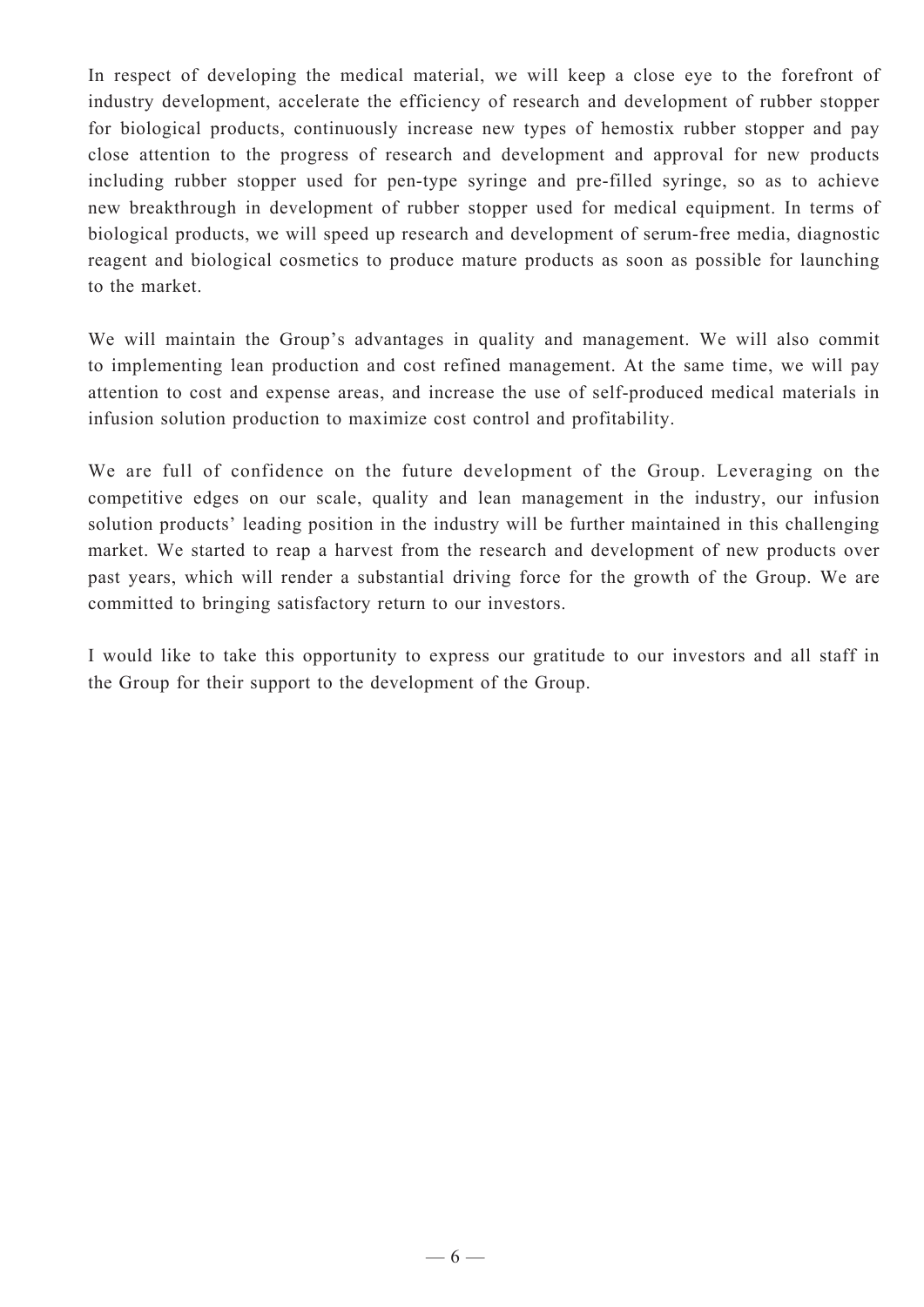# **Consolidated statement of profit or loss and other comprehensive income**

*for the six months ended 30 June 2016 (unaudited) (Expressed in Hong Kong dollars)*

|                                                                                                                       |                | Six months ended 30 June |                 |
|-----------------------------------------------------------------------------------------------------------------------|----------------|--------------------------|-----------------|
|                                                                                                                       |                | 2016                     | 2015            |
|                                                                                                                       | <b>Note</b>    | <b>HK\$'000</b>          | HK\$'000        |
| Revenue                                                                                                               | $\mathfrak{Z}$ | 1,109,112                | 1,061,389       |
| Cost of sales                                                                                                         |                | (559, 039)               | (567, 681)      |
| Gross profit                                                                                                          |                | 550,073                  | 493,708         |
| Other income                                                                                                          |                | 46,779                   | 38,501          |
| Selling and distribution costs                                                                                        |                | (157, 257)               | (116, 640)      |
| General and administrative expenses                                                                                   |                | (150, 209)               | (98, 256)       |
| <b>Profit from operations</b>                                                                                         |                | 289,386                  | 317,313         |
| Finance income                                                                                                        |                | 1,090                    | 1,702           |
| Finance costs                                                                                                         |                | (27, 286)                | (20, 819)       |
| Finance costs — net                                                                                                   | 4(a)           | (26, 196)                | (19, 117)       |
| Share of losses of a joint venture                                                                                    |                | (1, 189)                 | (387)           |
| Profit before taxation                                                                                                | $\overline{A}$ | 262,001                  | 297,809         |
| Income tax                                                                                                            | $\mathfrak{H}$ | (51, 567)                | (47, 271)       |
| Profit for the period                                                                                                 |                |                          | 210,434 250,538 |
| Other comprehensive income for the period, net of tax                                                                 |                |                          |                 |
| Items that may be reclassified subsequently to profit or loss:<br>Exchange differences on translation to presentation |                |                          |                 |
| currency                                                                                                              |                | (79, 557)                | 986             |
| Other comprehensive income for the period                                                                             |                | (79, 557)                | 986             |
| Total comprehensive income for the period                                                                             |                | 130,877                  | 251,524         |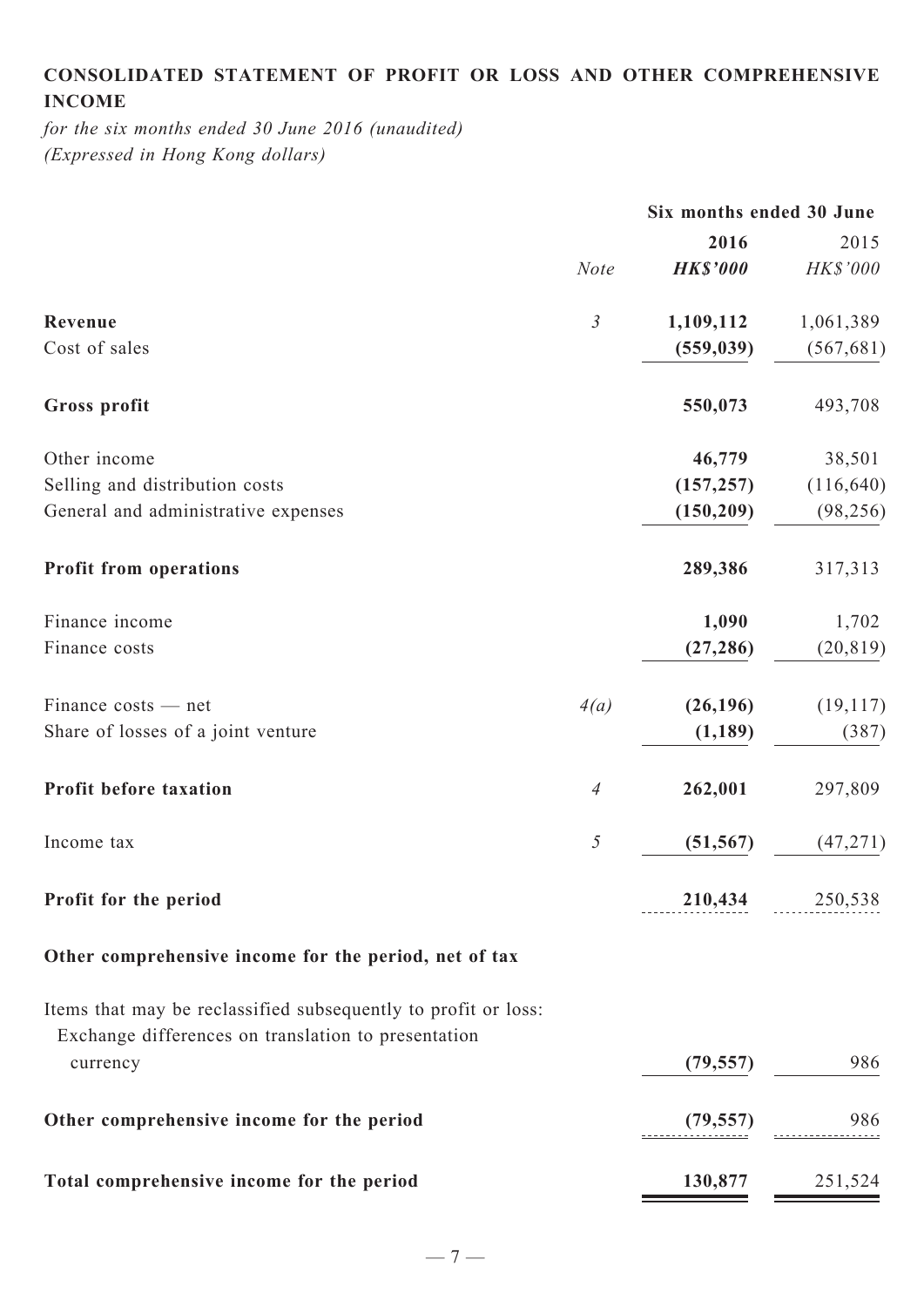|                                             |             | Six months ended 30 June |            |
|---------------------------------------------|-------------|--------------------------|------------|
|                                             |             | 2016                     | 2015       |
|                                             | <b>Note</b> | <b>HK\$'000</b>          | HK\$'000   |
| Profit attributable to:                     |             |                          |            |
| Equity shareholders of the Company          |             | 210,428                  | 250,501    |
| Non-controlling interests                   |             | 6                        | 37         |
| Profit for the period                       |             | 210,434                  | 250,538    |
| Total comprehensive income attributable to: |             |                          |            |
| Equity shareholders of the Company          |             | 130,884                  | 251,486    |
| Non-controlling interests                   |             | (7)                      | 38         |
| Total comprehensive income for the period   |             | 130,877                  | 251,524    |
| Earnings per share                          | 6           |                          |            |
| — Basic                                     |             | <b>HK\$0.0747</b>        | HK\$0.0844 |
| Diluted                                     |             | <b>HK\$0.0742</b>        | HK\$0.0844 |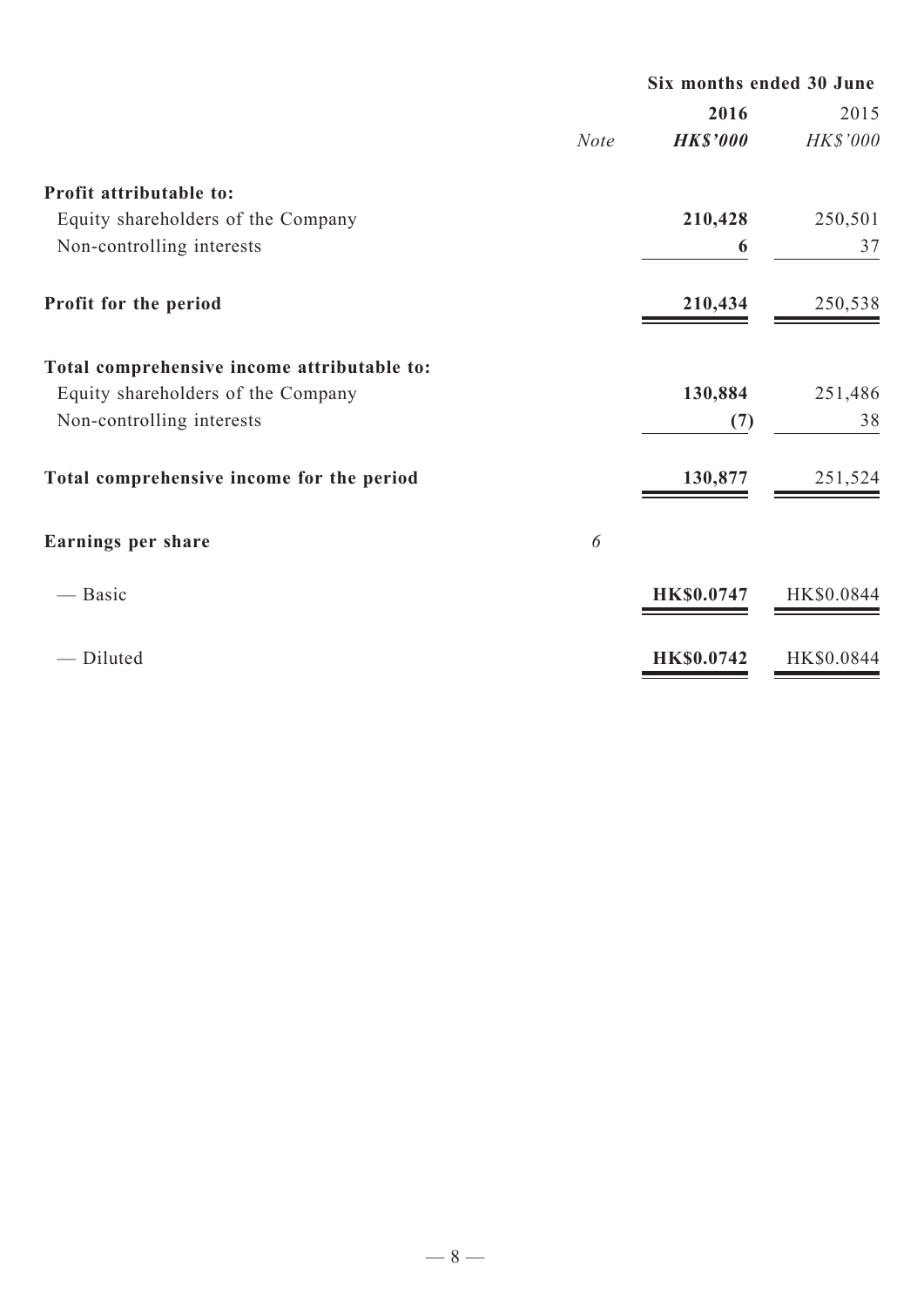# **Consolidated statement of financial position**

*at 30 June 2016 (unaudited) (Expressed in Hong Kong dollars)*

|                                  |                | At 30 June 2016 |                 | At 31 December 2015 |                 |
|----------------------------------|----------------|-----------------|-----------------|---------------------|-----------------|
|                                  | <b>Note</b>    | <b>HK\$'000</b> | <b>HK\$'000</b> | HK\$'000            | <b>HK\$'000</b> |
| <b>Non-current assets</b>        |                |                 |                 |                     |                 |
| Property, plant and equipment    |                |                 | 2,565,068       |                     | 2,693,812       |
| Land use rights                  |                |                 | 263,394         |                     | 271,794         |
| Intangible assets                |                |                 | 379,769         |                     | 381,454         |
| Deferred tax assets              |                |                 | 3,967           |                     | 4,147           |
| Investments in a joint venture   |                |                 | 20,782          |                     | 22,395          |
| Long-term receivables            |                |                 | 1,170           |                     | 1,194           |
|                                  |                |                 | 3,234,150       |                     | 3,374,796       |
| <b>Current assets</b>            |                |                 |                 |                     |                 |
| Inventories                      |                | 295,153         |                 | 282,518             |                 |
| Trade and bills receivables      | $\overline{7}$ | 929,929         |                 | 935,426             |                 |
| Prepayments, deposits and        |                |                 |                 |                     |                 |
| other receivables                |                | 141,458         |                 | 75,531              |                 |
| Pledged bank deposits            |                | 626             |                 | 859                 |                 |
| Cash and cash equivalents        |                | 373,323         |                 | 338,964             |                 |
|                                  |                | 1,740,489       |                 | 1,633,298           |                 |
| <b>Current liabilities</b>       |                |                 |                 |                     |                 |
| Borrowings                       |                | 685,754         |                 | 687,742             |                 |
| Trade payables                   | 8              | 221,159         |                 | 269,502             |                 |
| Advanced receipts from           |                |                 |                 |                     |                 |
| customers                        |                | 10,406          |                 | 10,196              |                 |
| Accruals and other payables      |                | 261,251         |                 | 445,154             |                 |
| Income tax payable               |                | 27,605          |                 | 21,723              |                 |
|                                  |                | 1,206,175<br>.  |                 | 1,434,317           |                 |
| Net current assets               |                |                 | 534,314         |                     | 198,981         |
| <b>Total assets less current</b> |                |                 |                 |                     |                 |
| liabilities                      |                |                 | 3,768,464       |                     | 3,573,777       |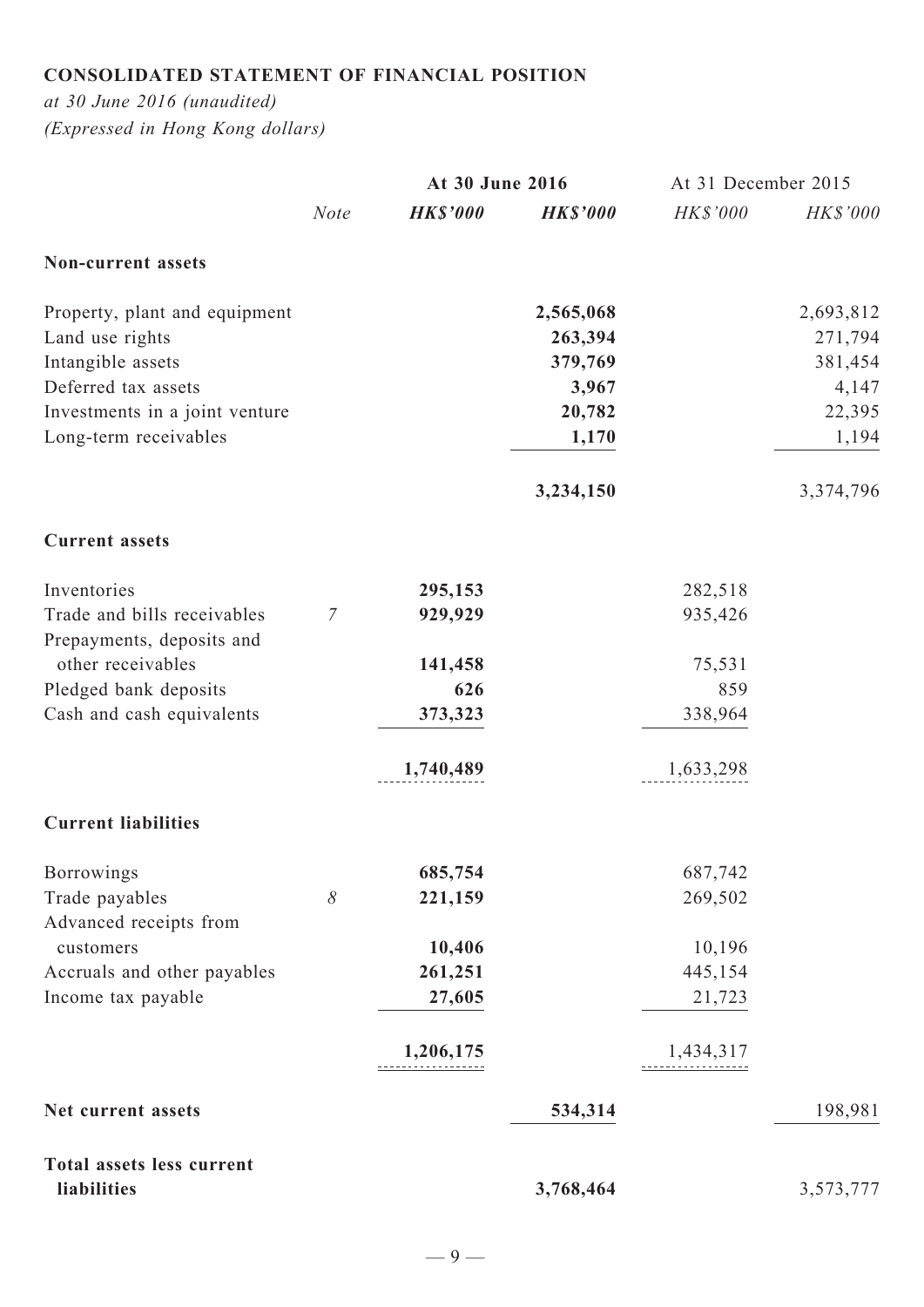|                                                            |             | At 30 June 2016 |                 | At 31 December 2015 |                 |
|------------------------------------------------------------|-------------|-----------------|-----------------|---------------------|-----------------|
|                                                            | <b>Note</b> | <b>HK\$'000</b> | <b>HK\$'000</b> | <b>HK\$'000</b>     | <b>HK\$'000</b> |
| <b>Non-current liabilities</b>                             |             |                 |                 |                     |                 |
| <b>Borrowings</b>                                          |             | 1,085,664       |                 | 1,125,351           |                 |
| Deferred tax liabilities                                   |             | 25,357          |                 | 23,631              |                 |
| Deferred revenue                                           |             | 7,970           |                 | 5,743               |                 |
| Other non-current liabilities                              |             |                 |                 | 23,873              |                 |
|                                                            |             |                 | 1,118,991       |                     | 1,178,598       |
| <b>NET ASSETS</b>                                          |             |                 | 2,649,473       |                     | 2,395,179       |
| <b>CAPITAL AND RESERVES</b>                                | 9           |                 |                 |                     |                 |
| Share capital                                              |             |                 | 63,700          |                     | 62,851          |
| Reserves                                                   |             |                 | 2,585,222       |                     | 2,331,665       |
| Total equity attributable to<br>equity shareholders of the |             |                 |                 |                     |                 |
| Company                                                    |             |                 | 2,648,922       |                     | 2,394,516       |
| Non-controlling interests                                  |             |                 | 551             |                     | 663             |
| <b>TOTAL EQUITY</b>                                        |             |                 | 2,649,473       |                     | 2,395,179       |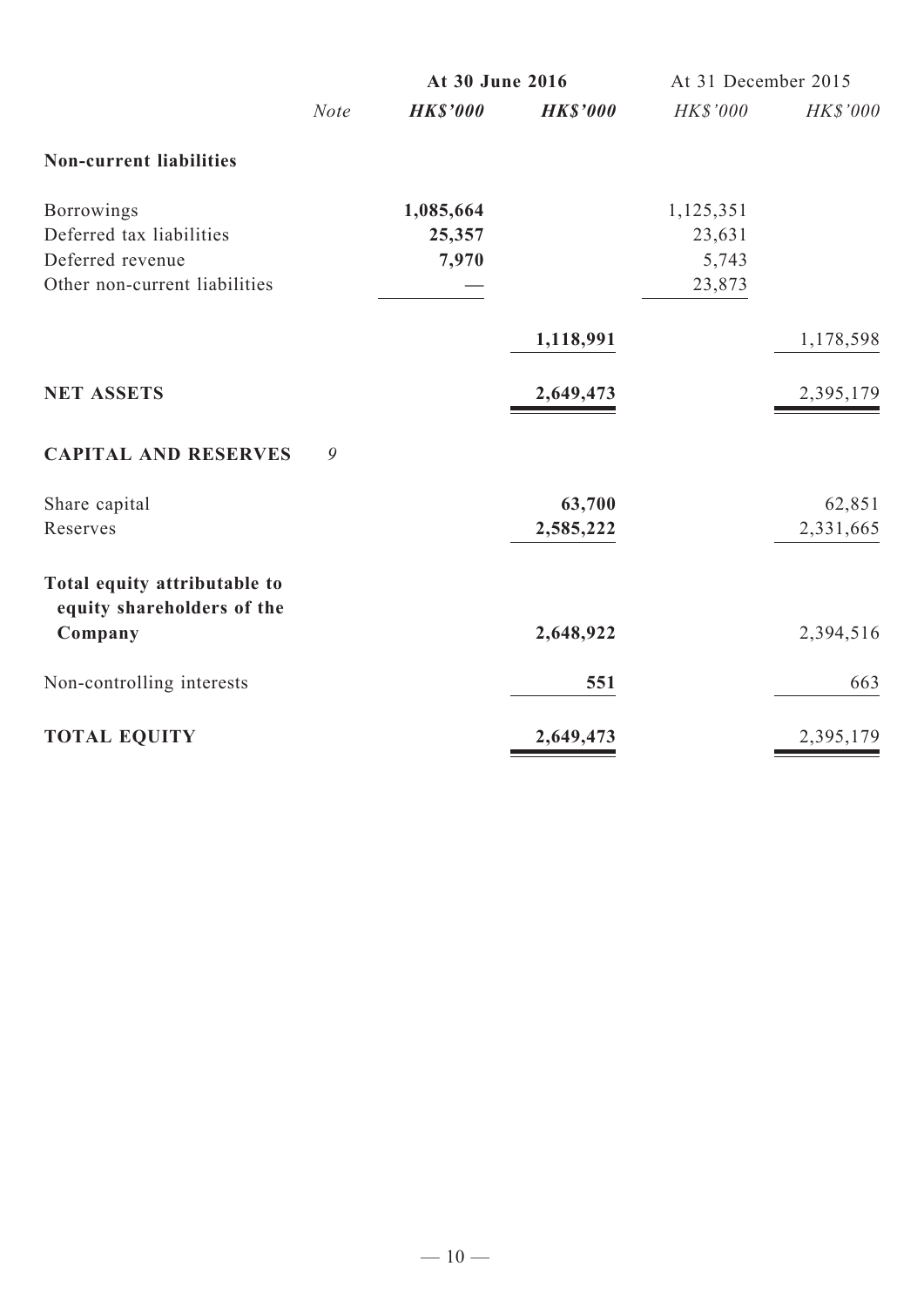# **SELECTED NOTES TO THE UNAUDITED INTERIM FINANCIAL STATEMENTS**

*(Expressed in Hong Kong dollars unless otherwise indicated)*

#### **1. Basis of preparation**

This interim financial report has been prepared in accordance with the applicable disclosure provisions of the Rules Governing the Listing of Securities on the Stock Exchange, including compliance with Hong Kong Accounting Standard ("HKAS") 34, *Interim financial reporting*, issued by the Hong Kong Institute of Certified Public Accountants ("HKICPA"). It was authorised for issue on 30 August 2016.

The interim financial report has been prepared in accordance with the same accounting policies adopted in the 2015 annual financial statements, except for the accounting policy changes that are expected to be reflected in the 2016 annual financial statements. Details of any changes in accounting policies are set out in note 2.

The preparation of an interim financial report in conformity with HKAS 34 requires management to make judgments, estimates and assumptions that affect the application of policies and reported amounts of assets and liabilities, income and expenses on a year to date basis. Actual results may differ from these estimates.

The interim financial report contains condensed consolidated financial statements and selected explanatory notes. The notes include an explanation of events and transactions that are significant to an understanding of the changes in financial position and performance of the Group since the 2015 annual financial statements. The condensed consolidated interim financial statements and notes thereon do not include all of the information required for full set of financial statements prepared in accordance with Hong Kong Financial Reporting Standards ("HKFRSs").

The interim financial report is unaudited, but has been reviewed by KPMG in accordance with Hong Kong Standard on Review Engagements 2410, *Review of interim financial information performed by the independent auditor of the entity*, issued by the HKICPA.

The financial information relating to the financial year ended 31 December 2015 that is included in the interim financial report as comparative information does not constitute the Company's statutory annual consolidated financial statements for that financial year but is derived from those financial statements. Statutory financial statements for the year ended 31 December 2015 are available from the Company's registered office. The auditors have expressed an unqualified opinion on those financial statements in their report dated 30 March 2016.

#### **2. Changes in accounting policies**

The HKICPA has issued a number of amendments to HKFRSs that are first effective for the current accounting period of the Group. Of these, the following amendments are relevant to the Group:

- • *Annual Improvements to HKFRSs 2012-2014 Cycle*
- • *Amendments to HKAS1, Presentation of financial statements: Disclosure initiative*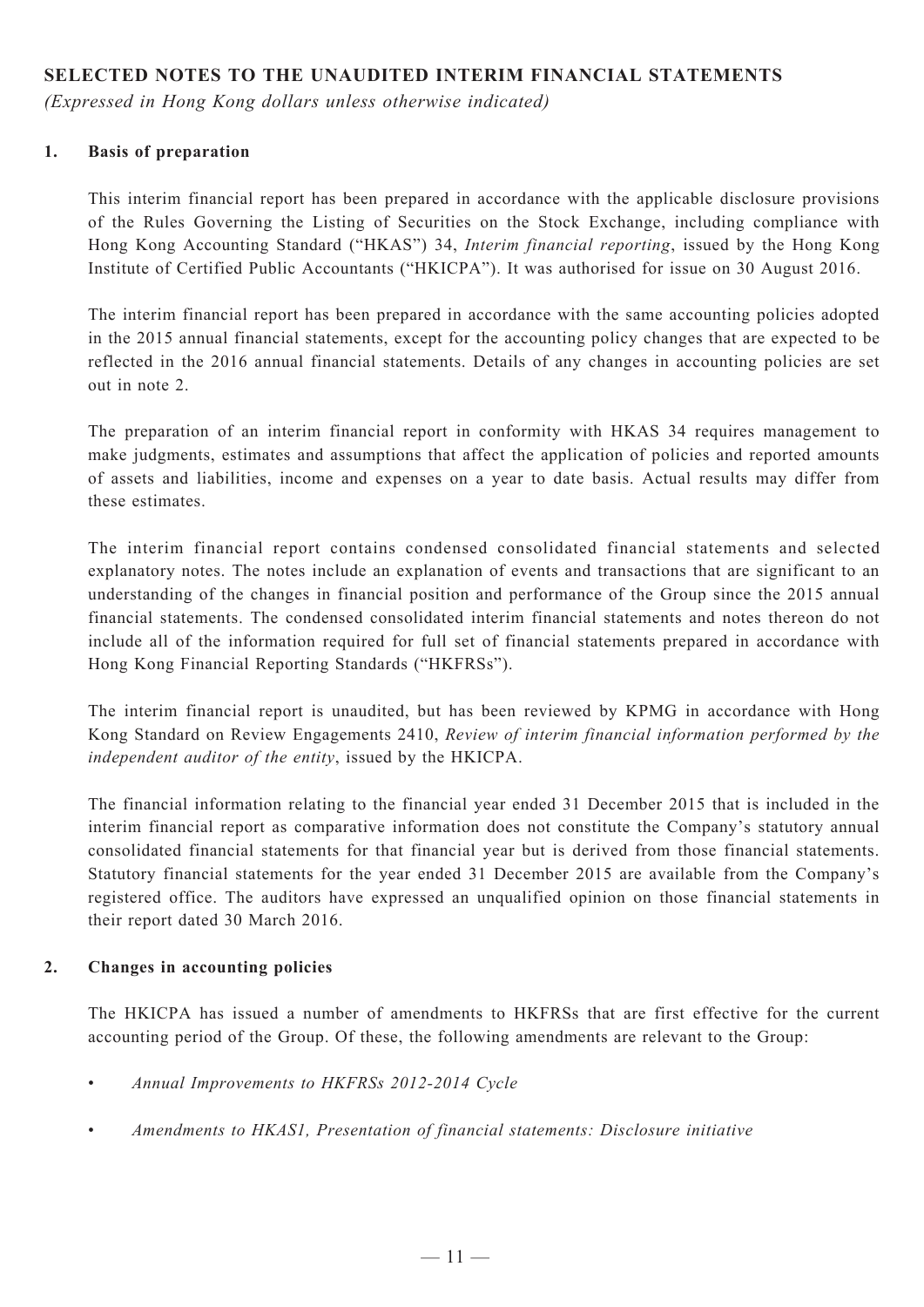None of these developments have had a material effect on how the Group's results and financial position for the current or prior periods have been prepared or presented. The Group has not applied any new standard or interpretation that is not yet effective for the current accounting period.

#### **3. Segment reporting**

The Group manages its businesses by divisions, which are organised by a mixture of both business lines and geography. In a manner consistent with the way in which information is reported internally to the Group's most senior executive management for the purposes of resource allocation and performance assessment, the Group has identified two reportable segments, namely intravenous infusion solution and others and medical materials. The entire segment of medical materials was acquired on 30 September 2015. No operating segments have been aggregated to form the following reportable segments.

#### *(a) Information about profit or loss, assets and liabilities*

Information regarding the Group's reportable segments as provided to the Group's most senior executive management for the purposes of resource allocation and assessment of segment performance for the period is set out below:

|                                | Six months ended 30 June 2016                                               |                                               |                                      |                                 |  |
|--------------------------------|-----------------------------------------------------------------------------|-----------------------------------------------|--------------------------------------|---------------------------------|--|
|                                | <b>Intravenous</b><br>infusion<br>solution<br>and others<br><b>HK\$'000</b> | <b>Medical</b><br>materials<br><b>HKS'000</b> | <b>Unallocated</b><br><b>HKS'000</b> | <b>Total</b><br><b>HK\$'000</b> |  |
| Revenue from external          |                                                                             |                                               |                                      |                                 |  |
| customers                      | 1,036,716                                                                   | 72,396                                        |                                      | 1,109,112                       |  |
| Inter-segment revenue          |                                                                             | 40,580                                        |                                      | 40,580                          |  |
| Reportable segment revenue     | 1,036,716                                                                   | 112,976                                       |                                      | 1,149,692                       |  |
| <b>Operating profit/(loss)</b> |                                                                             |                                               |                                      |                                 |  |
| segment results                | 313,104                                                                     | 9,971                                         | (34, 878)                            | 288,197                         |  |
| Finance income                 | 1,073                                                                       | 17                                            |                                      | 1,090                           |  |
| Finance costs                  | (26, 342)                                                                   | (944)                                         |                                      | (27, 286)                       |  |
| Profit/(loss) before income    |                                                                             |                                               |                                      |                                 |  |
| tax                            | 287,835                                                                     | 9,044                                         | (34,878)                             | 262,001                         |  |
| Income tax expenses            | (50, 129)                                                                   | (1, 438)                                      |                                      | (51, 567)                       |  |
| Reportable segment profit/     |                                                                             |                                               |                                      |                                 |  |
| (loss) for the period          | 237,706                                                                     | 7,606                                         | (34, 878)                            | 210,434                         |  |
|                                |                                                                             |                                               |                                      |                                 |  |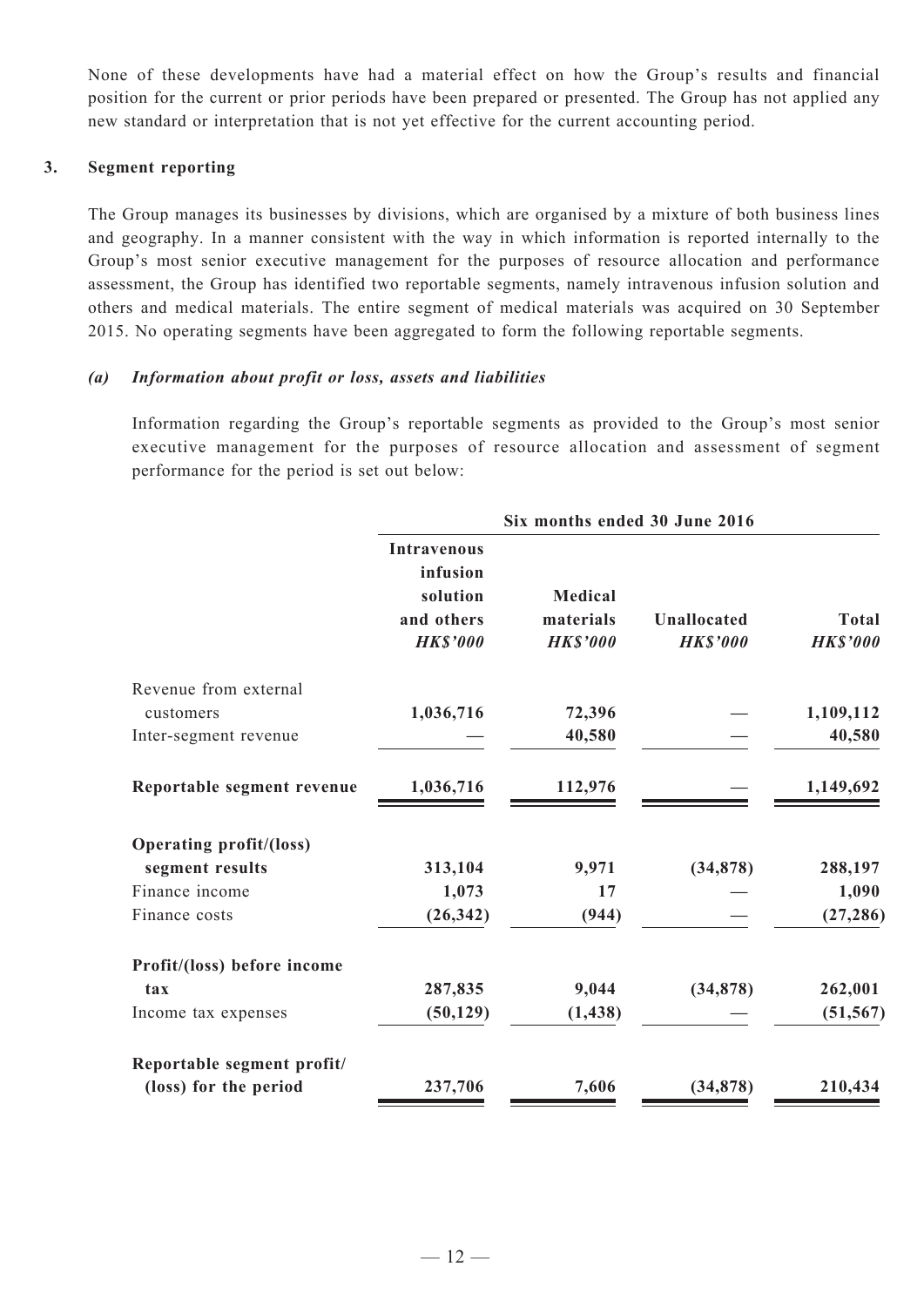|                                                                    |                                                                             | Six months ended 30 June 2015           |                                |                                 |
|--------------------------------------------------------------------|-----------------------------------------------------------------------------|-----------------------------------------|--------------------------------|---------------------------------|
|                                                                    | Intravenous<br>infusion<br>solution<br>and others<br>HK\$'000               | Medical<br>materials<br>HK\$'000        | Unallocated<br>HK\$'000        | Total<br>HK\$'000               |
| <b>Revenue from external</b><br>customers and reportable           |                                                                             |                                         |                                |                                 |
| segment revenue                                                    | 1,061,389                                                                   |                                         |                                | 1,061,389                       |
| <b>Operating profit/(loss)</b>                                     |                                                                             |                                         |                                |                                 |
| segment results                                                    | 325,338                                                                     |                                         | (8, 412)                       | 316,926                         |
| Finance income                                                     | 802                                                                         |                                         | 900                            | 1,702                           |
| Finance costs                                                      | (20, 728)                                                                   |                                         | (91)                           | (20, 819)                       |
| Profit/(loss) before income                                        |                                                                             |                                         |                                |                                 |
| tax                                                                | 305,412                                                                     |                                         | (7,603)                        | 297,809                         |
| Income tax expenses                                                | (47, 271)                                                                   |                                         |                                | (47, 271)                       |
| Reportable segment profit/<br>(loss) for the period                | 258,141                                                                     |                                         | (7,603)                        | 250,538                         |
|                                                                    |                                                                             | At 30 June 2016                         |                                |                                 |
|                                                                    | <b>Intravenous</b><br>infusion<br>solution<br>and others<br><b>HK\$'000</b> | Medical<br>materials<br><b>HK\$'000</b> | Unallocated<br><b>HK\$'000</b> | <b>Total</b><br><b>HK\$'000</b> |
| Reportable segment assets<br><b>Reportable segment liabilities</b> | 4,559,738<br>1,555,270                                                      | 369,172<br>75,197                       | 45,729<br>694,699              | 4,974,639<br>2,325,166          |
|                                                                    |                                                                             | At 31 December 2015                     |                                |                                 |
|                                                                    | Intravenous                                                                 |                                         |                                |                                 |
|                                                                    | infusion                                                                    |                                         |                                |                                 |
|                                                                    | solution                                                                    | Medical                                 |                                |                                 |
|                                                                    | and others                                                                  | materials                               | Unallocated                    | Total                           |
|                                                                    | HK\$'000                                                                    | HK\$'000                                | HK\$'000                       | HK\$'000                        |
| Reportable segment assets                                          | 4,575,882                                                                   | 376,138                                 | 56,074                         | 5,008,094                       |
| <b>Reportable segment liabilities</b>                              | 1,836,395                                                                   | 79,141                                  | 697,379                        | 2,612,915                       |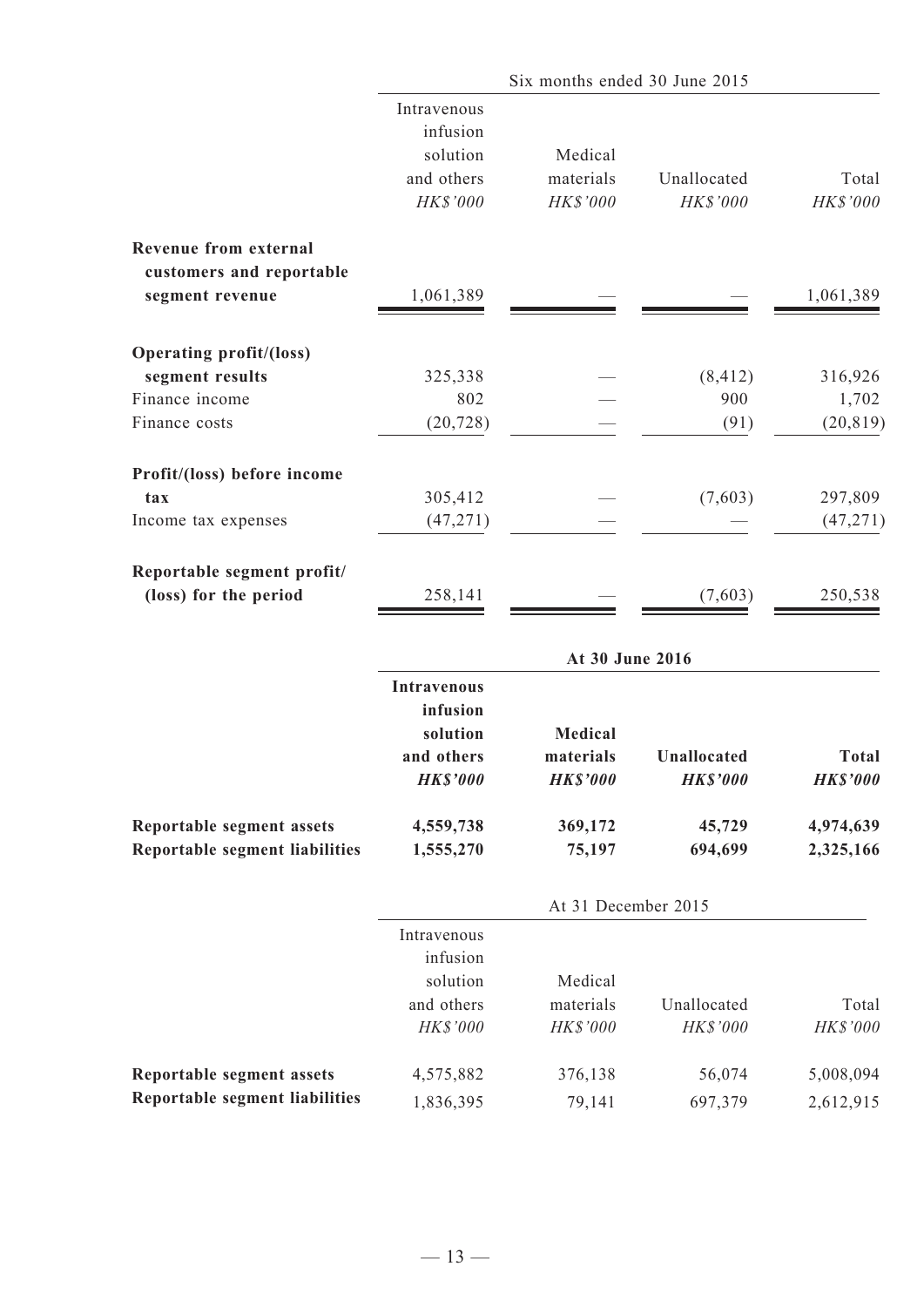#### **4. Profit before taxation**

Profit before taxation is arrived at after charging/(crediting):

|                   |                                                             | Six months ended 30 June |          |
|-------------------|-------------------------------------------------------------|--------------------------|----------|
|                   |                                                             | 2016                     | 2015     |
|                   |                                                             | <b>HK\$'000</b>          | HK\$'000 |
| $\left( a\right)$ | <b>Finance income and costs</b>                             |                          |          |
|                   | Financial income:                                           |                          |          |
|                   | - Interest income on bank deposits                          | (1,090)                  | (1,702)  |
|                   | <b>Financial income</b>                                     | (1,090)                  | (1,702)  |
|                   | Financial costs:                                            |                          |          |
|                   | - Interest expenses of borrowings                           | 26,984                   | 25,192   |
|                   | - Other bank charges                                        | 1,355                    | 453      |
|                   | - Net foreign exchange loss                                 | 2,052                    | 1,191    |
|                   |                                                             | 30,391                   | 26,836   |
|                   | Less: Interest expenses capitalised into qualifying assets* | (3,105)                  | (6, 017) |
|                   | <b>Financial costs</b>                                      | 27,286                   | 20,819   |
|                   | Financial costs - net                                       | 26,196                   | 19,117   |

\* During the six months ended 30 June 2016, the borrowing costs have been capitalised at a rate of 5.24% (30 June 2015: 3.88%) per annum.

## *(b) Other items*

| Gain on disposal of property, plant and equipment | (1,091)  | (337)     |
|---------------------------------------------------|----------|-----------|
| Government grants                                 | (45,688) | (38, 165) |
| Provision for impairment of receivables           |          | 329       |
| Depreciation of property, plant and equipment     | 111,186  | 95,268    |
| Amortisation of intangible assets                 | 4,887    | 2,226     |
| Amortisation of land use rights                   | 3,173    | 2,539     |
| Research and development costs                    | 21,588   | 14,587    |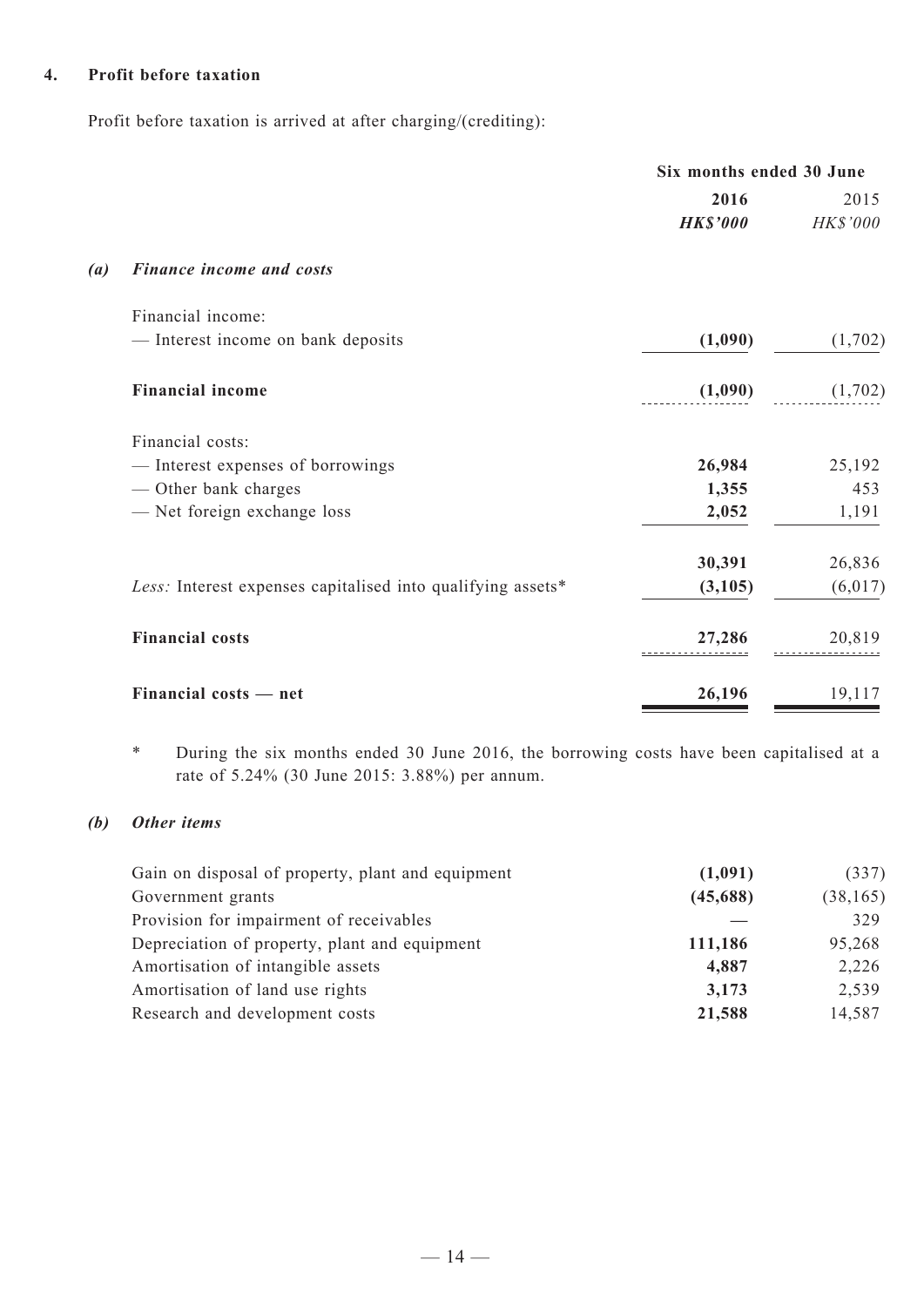|                                                  | Six months ended 30 June |          |  |
|--------------------------------------------------|--------------------------|----------|--|
|                                                  | 2016                     | 2015     |  |
|                                                  | <b>HK\$'000</b>          | HK\$'000 |  |
| Current tax — PRC corporate income tax $("CIT")$ | 49,755                   | 48,203   |  |
| Deferred taxation                                | 1,812                    | (932)    |  |
|                                                  | 51,567                   | 47,271   |  |

All subsidiaries of the Company established and operated in PRC are subject to the Mainland China CIT at an applicable rate of 25%.

Shijiazhuang No. 4 Pharmaceutical Co., Ltd., Jiangsu Best New Medical Material Co., Ltd. ("Jiangsu Best") and Hebei Guolong Pharmaceutical Co., Ltd. have been certified as High and New Technology Enterprises in 2015, 2014 and 2014, respectively. According to the tax incentives rules of the CIT Law of the People's Republic of China (the "CIT Law") for High and New Technology Enterprises, these entities are subject to preferential income tax rate of 15% for three years.

The CIT law and its relevant regulations also impose a withholding tax at 10% on the foreign investors with respect to dividend distributions made out of the PRC entities from earnings accumulated from 1 January 2008, unless the foreign investors meet certain requirements specified in the relevant tax regulations in the PRC and accordingly are entitled to a preferential rate of 5%. Deferred tax liabilities have been provided for in this regard based on the expected dividends to be distributed from the Group's PRC subsidiaries in the foreseeable future in respect of the profits generated since 1 January 2008.

Taxation for other entities of the Group is charged at their respective applicable income tax rates ruling in the relevant jurisdictions.

## **6. Earnings per share**

#### *(a) Basic earnings per share*

The calculation of basic earnings per share is based on the profit attributable to ordinary equity shareholders of the Company of HK\$210,428,000 for the six months ended 30 June 2016 (six months ended 30 June 2015: HK\$250,501,000) and the weighted average of 2,815,760,000 ordinary shares (six months ended 30 June 2015: 2,968,527,000 ordinary shares) in issue during the interim period.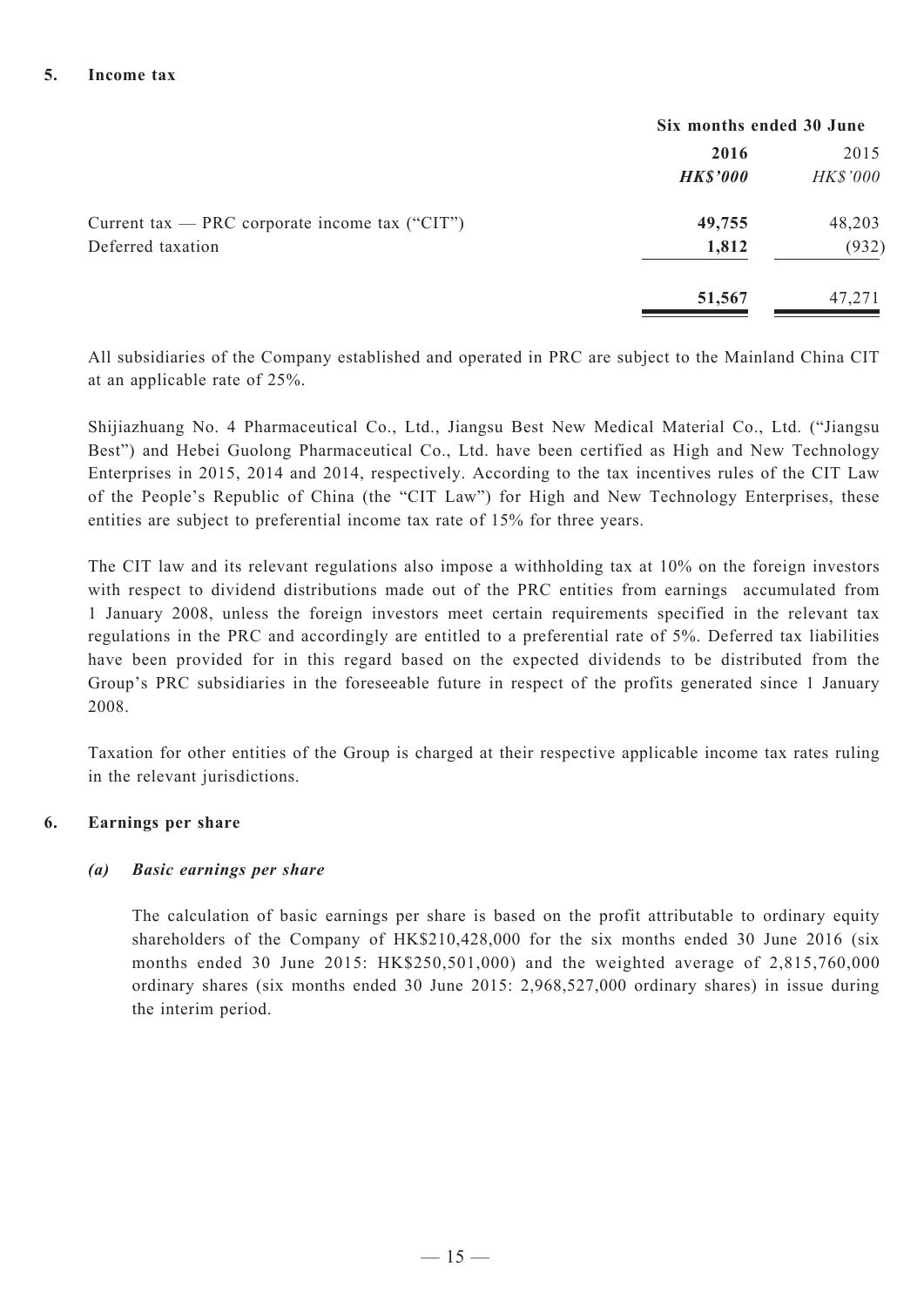#### *(b) Diluted earnings per share*

The calculation of diluted earnings per share is based on the profit attributable to equity shareholders of the Company of HK\$210,428,000 for the six months ended 30 June 2016 (six months ended 30 June 2015: HK\$250,501,000) and the weighted average shares of 2,836,652,000 shares for the six months ended 30 June 2016 (six months ended 30 June 2015: 2,968,527,000 ordinary shares) after adjusting for the effects of dilutive potential ordinary shares under the Company's share option scheme, calculated as follows:

#### *(i) Weighted average number of ordinary shares (diluted)*

|                                                       | Six months ended 30 June |           |  |
|-------------------------------------------------------|--------------------------|-----------|--|
|                                                       | 2016                     | 2015      |  |
|                                                       | $000^{\circ}$            | 000       |  |
| Weighted average number of ordinary shares at 30 June |                          |           |  |
| (basic)                                               | 2,815,760                | 2,968,527 |  |
| Effect of deemed issue of shares under the Company's  |                          |           |  |
| share option scheme                                   | 20,892                   |           |  |
| Weighted average number of ordinary shares at 30 June |                          |           |  |
| (diluted)                                             | 2,836,652                | 2,968,527 |  |
|                                                       |                          |           |  |

#### **7. Trade and bills receivables**

As of the end of the reporting period, the ageing analysis of trade debtors and bills receivables, based on the invoice date (or date of revenue recognition, if earlier) and net of allowance for doubtful debts, is as follows:

|                                    | 30 June         | 31 December |
|------------------------------------|-----------------|-------------|
|                                    | 2016            | 2015        |
|                                    | <b>HK\$'000</b> | HK\$'000    |
| Within 3 months                    | 784,084         | 824,016     |
| 4 to 6 months                      | 102,804         | 95,599      |
| 7 to 12 months                     | 46,870          | 19,171      |
| 1 to 2 years                       | 856             | 1,419       |
|                                    | 934,614         | 940,205     |
| Less: Allowance for doubtful debts | (4,685)         | (4, 779)    |
|                                    | 929,929         | 935,426     |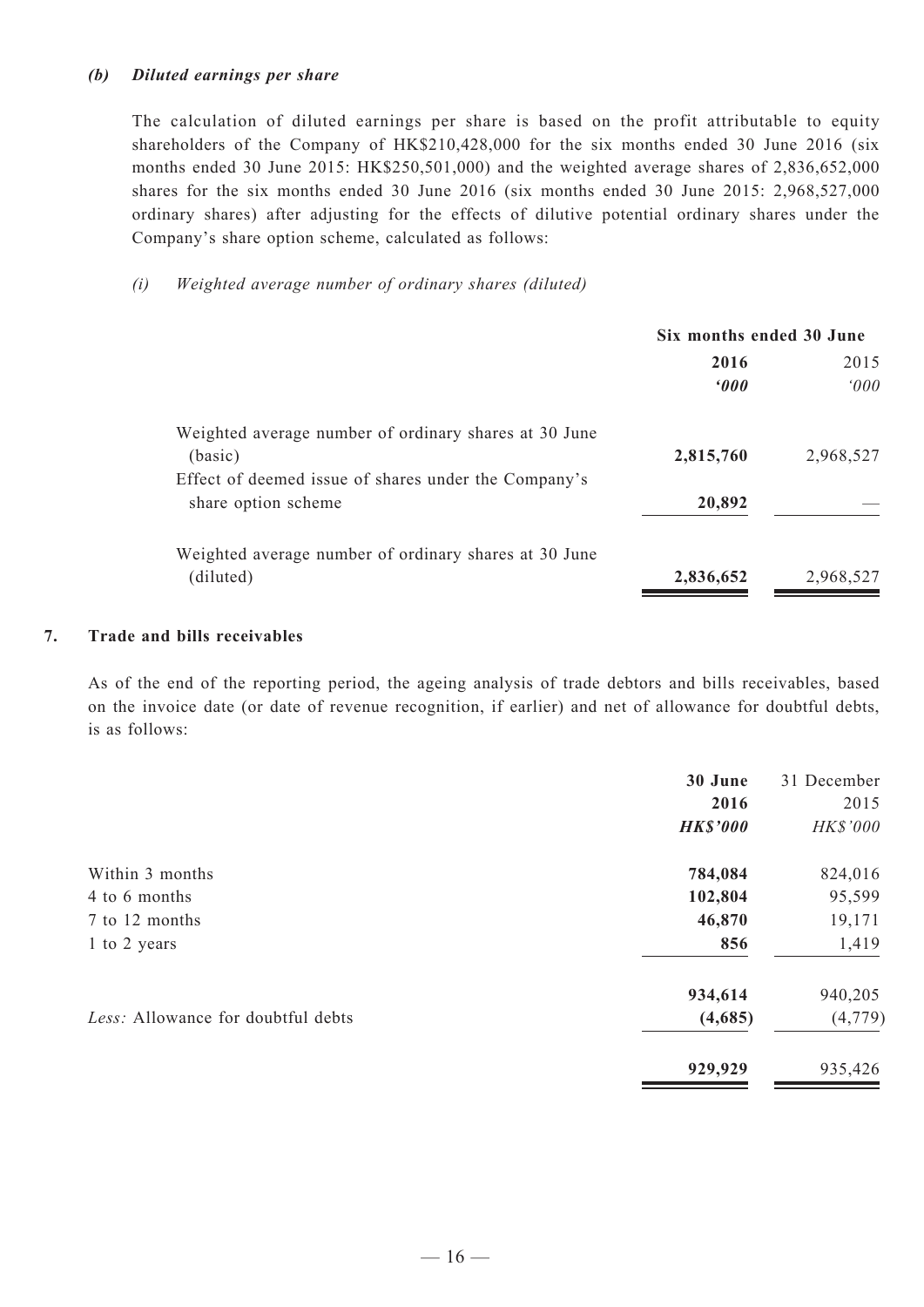#### **8. Trade payables**

As of the end of the reporting period, the ageing analysis of trade payables, based on the invoice date, is as follows:

|                   | 30 June         | 31 December |
|-------------------|-----------------|-------------|
|                   | 2016            | 2015        |
|                   | <b>HK\$'000</b> | HK\$'000    |
| Within 3 months   | 157,149         | 186,821     |
| 4 to 6 months     | 49,917          | 55,824      |
| 7 to 12 months    | 11,033          | 22,481      |
| 1 to 3 years      | 2,321           | 3,520       |
| More than 3 years | 739             | 856         |
|                   | 221,159         | 269,502     |

#### **9. Capital, reserves and dividends**

#### *(a) Dividends*

(i) Dividends payable to equity shareholders attributable to the interim period

|                                                      | Six months ended 30 June |                 |
|------------------------------------------------------|--------------------------|-----------------|
|                                                      | 2016                     | 2015            |
|                                                      | <b>HK\$'000</b>          | <b>HK\$'000</b> |
| Interim dividend declared and paid after the interim |                          |                 |
| period of HK2.5 cents per share (30 June 2015:       |                          |                 |
| HK2.5 cents per share)                               | 71,115                   | 70,463          |

The interim dividend has not been recognised as a liability at the end of the reporting period.

(ii) No final dividend was proposed in respect of the years ended 31 December 2015 and 2014.

#### *(b) Cancellation of shares*

In January 2016, the Company repurchased 1,018,000 ordinary shares of the Company through the Stock Exchange at an aggregate consideration of approximately HK\$1,935,000 (including HK\$7,000 expenses directly attributable to the repurchase), which was subsequently cancelled in February 2016.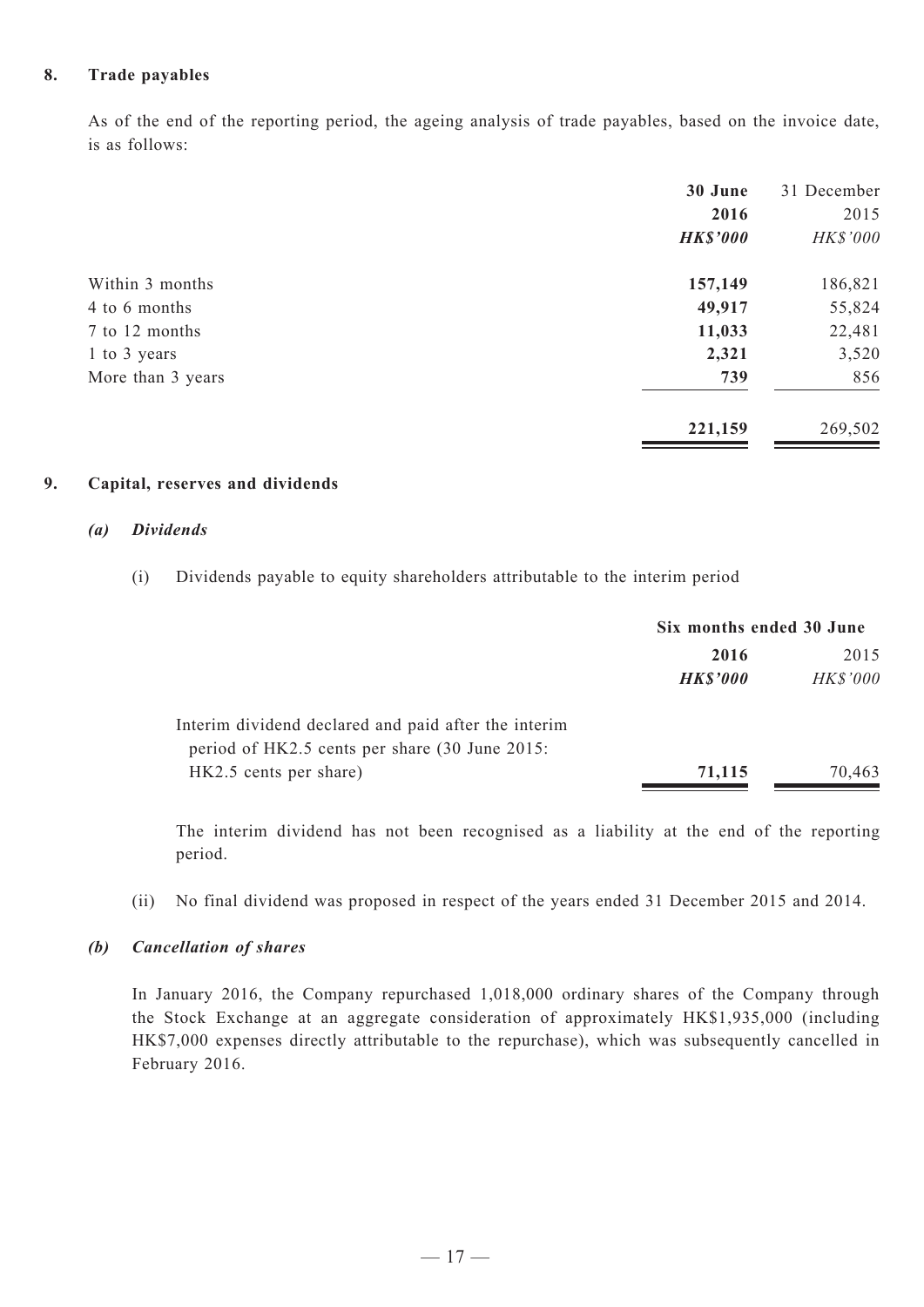#### *(c) Equity settled share-based transactions*

Apart from the share options in issue carried forward from 2015, 122,000,000 share options were granted to Mr. Qu Jiguang, who is the Chairman of the Board, chief executive officer, an executive director and also a controlling shareholder of the Company at a consideration of HK\$1.00 (no share options were granted during the six months ended 30 June 2015) during the six months ended 30 June 2016. Each option entitles the holder to subscribe for one ordinary share in the Company. The exercise price is HK\$2.58, being the highest of (i) the closing price of HK\$2.58 per share as stated in the daily quotations sheet issued by the Stock Exchange on 15 April 2016; (ii) the average closing price of HK\$2.504 per share as stated in the daily quotations sheets issued by the Stock Exchange for the five business days immediately preceding 15 April 2016; and (iii) the nominal value of a share.

The share options were approved by shareholders at the annual general meeting of the Company held on 27 May 2016. The Group has no legal or constructive obligation to repurchase or settle the share options in cash.

During the six months ended 30 June 2016, 15,000,000 share options were exercised by one of management staff of the Group, who is not a director of the Company (no share options were exercised during the six months ended 30 June 2015) with an exercise price of HK\$1.98 and the total number of ordinary shares increased by 15,000,000.

#### *(d) Shares issued upon acquisition of a subsidiary*

On 30 September 2015, the Group completed the acquisition of 100% equity interests in Jiangsu Best at cash consideration of RMB181,500,000. According to the payment schedule in the equity sales and purchase agreement, the first payment consideration of RMB107,755,000 (equivalent to approximately HK\$131,281,000) was paid in 2015. The contingent considerations of RMB73,745,000 (equivalent to approximately HK\$89,845,000) (the "Contingent Considerations") shall be payable by the Group to the former owners of Jiangsu Best (the "Vendors") under certain conditions.

In 2016, the Group and the Vendors entered into further supplemental agreements (the "Further Supplemental Agreements"), pursuant to which the parties agreed to amend the payment terms and payment methods from cash payments to a combination of cash and ordinary shares of the Company (the "Consideration Shares").

The Contingent Considerations shall be satisfied in the following manner:

- (A) RMB15,000,000 shall be payable in cash; and
- (B) the remaining balance shall be payable by the Company by issuing new Consideration Shares. The Consideration Shares will be issued to the Vendors at the price of the average closing price of the shares of the Company as quoted on the Stock Exchange for the last twenty consecutive trading days before 31 March 2016.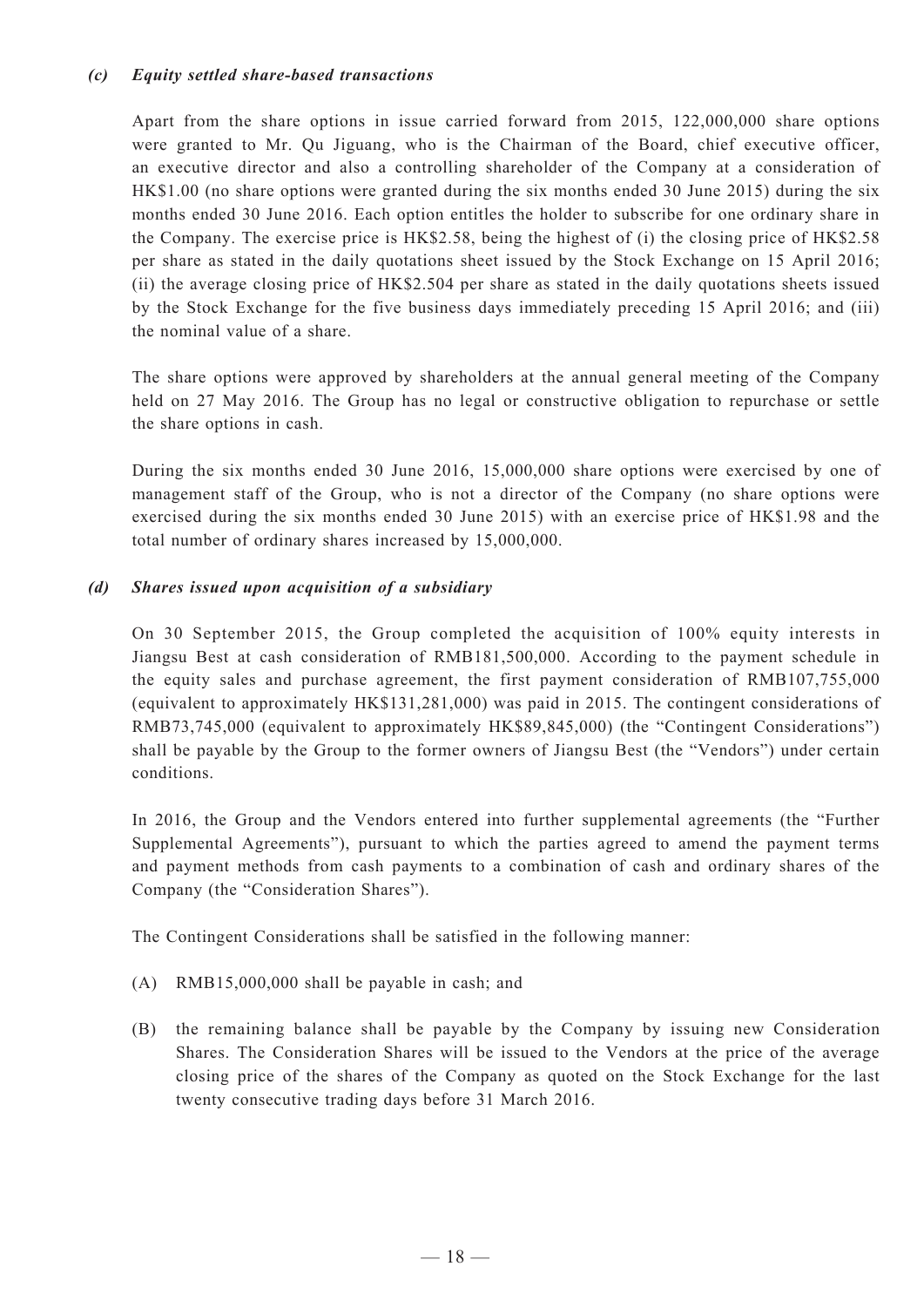The Vendors warrant that the actual audited profit after tax before extraordinary items of Jiangsu Best (the "ANP") for the year ending 31 December 2016 will be not less than RMB25,000,000 and agree to pledge 10,000,000 Consideration Shares (the "Pledged Shares") in proportion to their original shareholding in Jiangsu Best to the Company in favour of Company upon the allotment and issue of the Consideration Shares (the "Issue Date") from the Issue Date until one month after the date of the issue of the 2016 audited accounts of Jiangsu Best (the "Pledge Period"). If the ANP for the year ending 31 December 2016 falls below RMB25,000,000, the shortfall amount shall be (i) made up by the Vendors directly to the Company in proportion to their original shareholding during the Pledge Period, or (ii) made up by the proceeds from disposal of part of the Pledged Shares in proportion to their original shareholding in Jiangsu Best during the Pledge Period. Any remaining Pledged Shares shall be returned to the Vendors upon the release. The maximum amount to be made up by the Vendors to the Company pursuant to above will be the then market price of the Pledged Shares.

According to estimation of management of the Group, the ANP for the year ending 31 December 2016 will meet the conditions above.

The Group paid RMB79,622,200 to the Vendors in 2016 and issued 28,436,000 Consideration Shares to the Vendors at the issue price of HK\$2.429 per share on 11 April 2016. Accordingly, HK\$568,720 was credited to share capital and HK\$68,502,324 was credited to share premium.

Further details are respectively set out in the Company's announcements dated 1 September 2015, 29 December 2015, 31 March 2016 and 11 April 2016.

# **LIQUIDITY, FINANCIAL RESOURCES AND CAPITAL STRUCTURE**

The Group primarily finances its working capital and other capital requirements by net cash generated from operating activities and resorts to external financing including both long-term and short-term bank borrowings from time to time in case the projected operating cash flow is insufficient to meet the capital requirements.

As at 30 June 2016, the cash and cash equivalents aggregated to HK\$373,323,000 (31 December 2015: HK\$338,964,000), of which HK\$321,523,000 (31 December 2015: HK\$267,969,000), HK\$50,192,000 (31 December 2015: HK\$64,672,000) and HK\$1,608,000 (31 December 2015: HK\$6,323,000) are denominated in RMB, Hong Kong dollars and other currencies respectively.

As at 30 June 2016, the balance of the borrowings amounted to HK\$1,771,418,000 (31 December 2015: HK\$1,813,093,000), of which HK\$965,394,000 (31 December 2015: HK\$760,343,000) and HK\$806,024,000 (31 December 2015: HK\$1,052,750,000) are denominated in RMB and Hong Kong dollars respectively.

Gearing ratio (defined as borrowings less cash and cash equivalents divided by total capital less noncontrolling interests) decreased from 38.1% as at 31 December 2015 to 34.5% as at 30 June 2016 due to decrease in the Group's net borrowings and increase in the Group's net asset value as at 30 June 2016 as compared to 31 December 2015.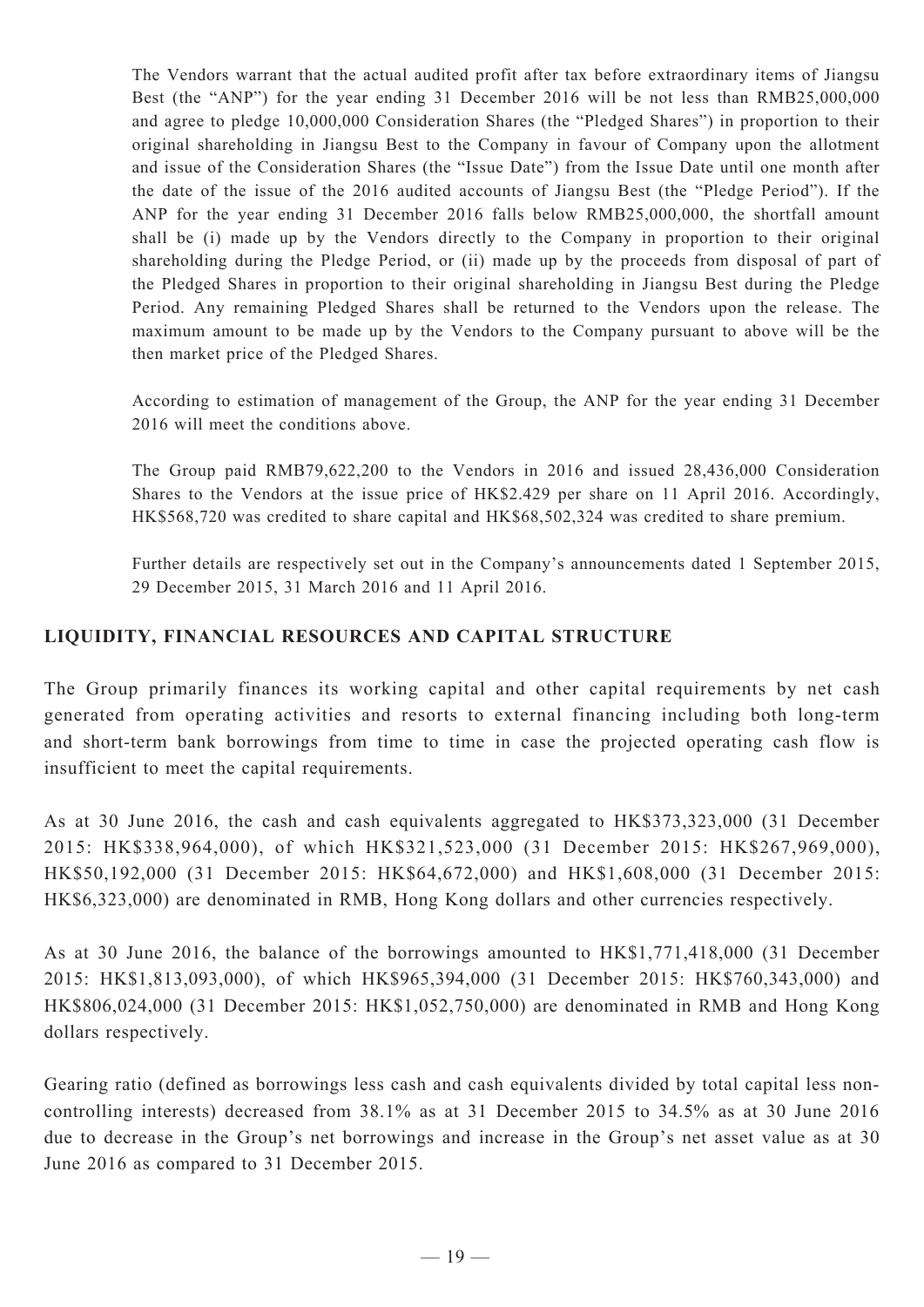Current ratio (defined as current assets divided by current liabilities) improved from 1.14 as at 31 December 2015 to 1.44 as at 30 June 2016.

# **CHARGE ON ASSETS**

As at 30 June 2016, the Group's land use right with carrying amount of HK\$47,602,000 (31 December 2015: HK\$49,247,000) and the Group's property, plant and equipments with carrying amount of HK\$49,538,000 (31 December 2015: HK\$57,119,000) were pledged as collateral for the Group's borrowings.

#### **FOREIGN EXCHANGE RISK**

Majority of the Group's businesses are operated in the PRC and are denominated in RMB. Except for the foreign currency translation risk arising from the translation into Hong Kong dollars for the financial statements of subsidiaries with the functional currencies of RMB, the Group does not expect any materially adverse effects of the exchange rate fluctuation. Hence, no financial instrument for hedging was employed. Nevertheless, the Group is closely monitoring the financial market and would consider appropriate measures if required.

As at the following dates, the exchange rates of converting Hong Kong dollars into RMB (as calculated in Hong Kong dollars) were:

| 1 January 2015   | 0.78887 |
|------------------|---------|
| 30 June 2015     | 0.78861 |
| 1 January $2016$ | 0.83778 |
| 30 June 2016     | 0.85467 |

## **Material acquisitions and disposals**

In 2015, the Group acquired 100% equity interest in Jiangsu Best. Pursuant to the supplemental agreements entered into between the Group and the former owners of Jiangsu Best (the "Vendors") in 2016, a total of 28,436,000 ordinary shares of the Company (representing approximately 1.00% of the Company's issued capital as enlarged by the issue of new shares) were allotted and issued to the Vendors on 11 April 2016 at the issue price of HK\$2.429 per share ("Consideration Shares"). The Consideration Shares were allotted and issued pursuant to the General Mandate granted to the Directors at the annual general meeting in 2015. Please refer to the Company's announcements dated 1 September 2015, 29 December 2015, 31 March 2016 and 11 April 2016 for details of the transactions.

#### **CONTINGENT LIABILITIES**

As at 30 June 2016, the Group did not have any significant contingent liabilities.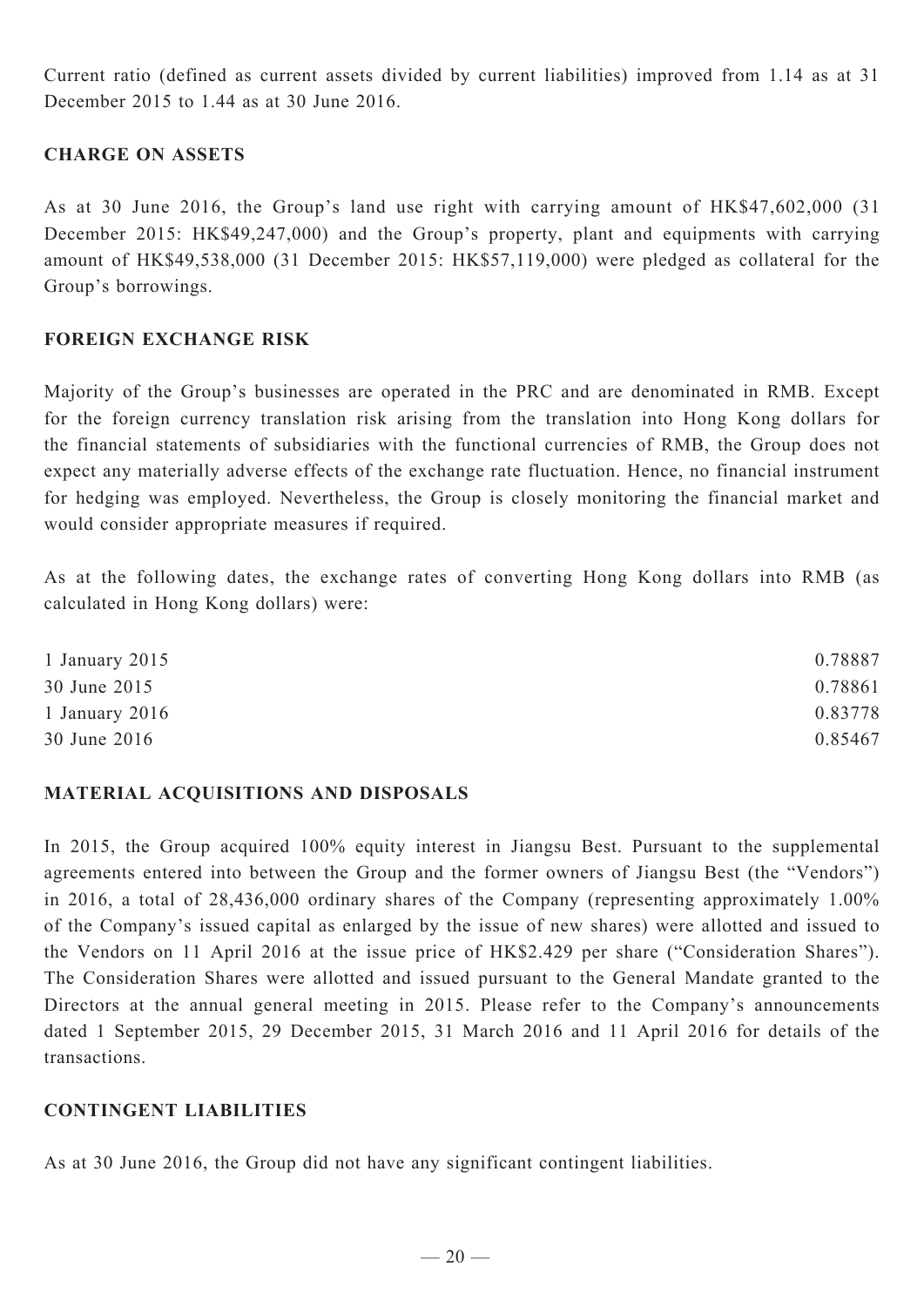## **PURCHASE, SALE OR REDEMPTION OF SECURITIES**

Save for the purchase of a total of 1,018,000 shares which details are set out in the following paragraphs, neither the Company nor any of its subsidiaries has purchased or sold any of the Company's listed securities for the six months ended 30 June 2016.

|                      | Total        |            |            |               |
|----------------------|--------------|------------|------------|---------------|
|                      | number of    |            |            |               |
|                      | the ordinary | Highest    | Lowest     |               |
|                      | shares       | price paid | price paid | Aggregate     |
| Date of the purchase | purchased    | per share  | per share  | consideration |
|                      |              | $(HK\$     | $(HK\$     | $(HK\$        |
| $21$ January $2016$  | 1,018,000    | 1.91       | 1.88       | 1,928,090     |

The abovementioned shares were subsequently cancelled in February 2016.

## **SHARE OPTION SCHEME**

As approved by an ordinary resolution passed by the shareholders at the Extraordinary General Meeting held on 20 September 2012, the Board had terminated of the old share option scheme adopted on 16 October 2005 and adopted the existing share option scheme ("Share Option Scheme").

Share Option Scheme is valid and remains in force for a period of 10 years from 20 September 2012 (the "Scheme Period") unless terminated earlier by shareholders in general meeting. The purpose of Share Option Scheme is to enable the Board to grant share options to the Eligible Person as defined in Share Option Scheme including, among others, the directors, employee or proposed employee, consultants or advisers of or to the Company or its subsidiaries or any entity in which the Group holds an equity interest, as incentives or rewards for their contribution or potential contribution to the development and growth of the Group. The provisions of Share Option Scheme comply with the requirements of Chapter 17 of the Rules Governing the Listing of Securities on the Stock Exchange (the "Listing Rules").

Pursuant to Share Option Scheme, the offer for grant of options ("Offer") must be accepted within 30 days inclusive of the day on which such offer was made, with a payment of HK\$1.00 as consideration for the grant. The exercise price of the share option is to be determined by the Board provided always that it shall be at least the higher of (i) the closing price of the shares as stated in the daily quotations sheet issued by the Stock Exchange for the date of offer of grant, which must be a business day; and (ii) the average closing price of the shares as stated in the daily quotations sheets issued by the Stock Exchange for the five business days immediately preceding the date of offer of grant provided that the option price per share shall in no event be less than the nominal amount of one share. The share options are exercisable at any time during a period as the Board may determine in granting the share options but in any event shall not exceed 10 years from the date of Offer, subject to the terms and conditions of Share Option Scheme and any conditions of grant as may be stipulated by the Board.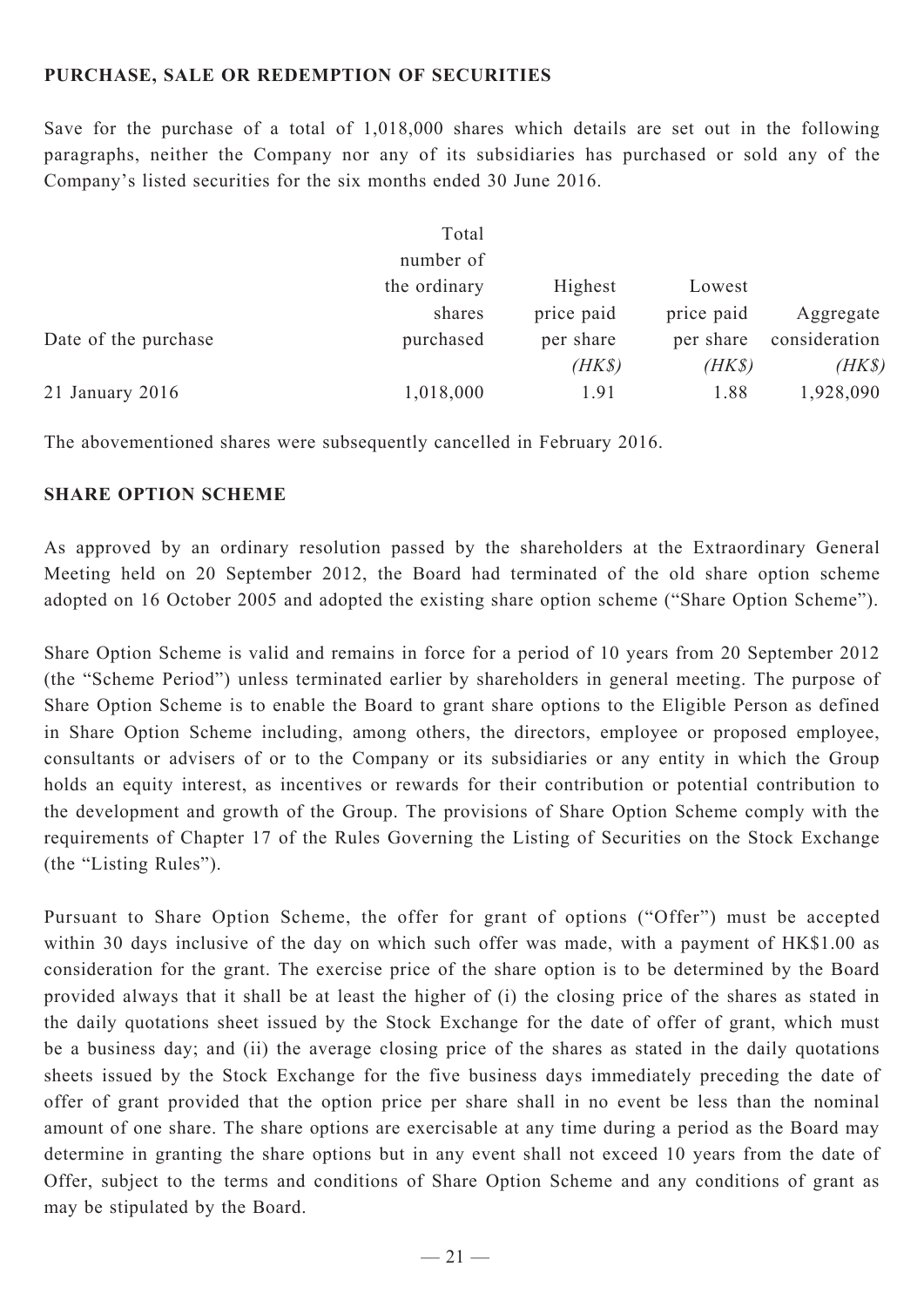The aggregate number of shares which may be issued upon exercise of all outstanding options granted and yet to be exercised under Share Option Scheme and any other schemes shall not exceed 30% of the issued share capital of the Company from time to time. The maximum number of shares issuable upon exercise of all options to be granted Share Option Scheme and any other schemes as from the commencement of the Scheme Period must not, in aggregate, exceed 10% of the shares in issue as at 20 September 2012 (the "Scheme Mandate"). The Scheme Mandate was refreshed at the annual general meeting held on 27 May 2016, and may be refreshed at any time by obtaining approval of the shareholders in general meeting provided that the new limit under the refreshed Scheme Mandate must not exceed 10% of the issued share capital of the Company at the date of the shareholders' approval. The maximum number of shares issued and to be issued upon exercise of the options granted under Share Option Scheme and any other schemes to any of the Eligible Person (including cancelled, exercised and outstanding options) in any 12-month period up to the date of grant shall not exceed 1% of issued share capital of the Company unless shareholders' approval is obtained under the terms of Share Option Scheme.

On 19 October 2015, the Company granted a total of 122,000,000 share options to two executive directors of the Company and other management staff of the Group under Share Option Scheme, representing about 4.33% of the issued share capital as at the date immediately before share options were granted. The exercise price was HK\$1.98. The exercisable period was from 19 October 2015 to 18 October 2018. During the six months ended 30 June 2016, a total of 15,000,000 share options were exercised by one of management staff of the Group who was not a Director of the Company. As a result, a total of 15,000,000 ordinary shares of the Company was issued on 8 June 2016.

On 15 April 2016, the Company granted 122,000,000 share options to Mr. Qu Jiguang, the Chairman and the CEO of the Company, under Share Option Scheme, representing about 4.31% of the issued share capital as at the date immediately before share options were granted. The exercise price was HK\$2.58. The exercisable period was from 15 April 2016 to 14 April 2021. Such grant of share options was approved by the independent shareholders at the annual general meeting held on 27 May 2016. Please refer details of grant of share options to the Company's announcement dated 15 April 2016.

The total number of share options outstanding is shown as follows:

|                                                           | Six months          | Year ended  |
|-----------------------------------------------------------|---------------------|-------------|
|                                                           | ended               | 31 December |
|                                                           | <b>30 June 2016</b> | 2015        |
| Outstanding at the beginning of the period/year           | 122,000,000         |             |
| Granted during the period/year                            | 122,000,000         | 122,000,000 |
| Exercised during the period/year                          | (15,000,000)        |             |
| Lapsed during the period/year                             |                     |             |
| Outstanding and exercisable at the end of the period/year | 229,000,000         | 122,000,000 |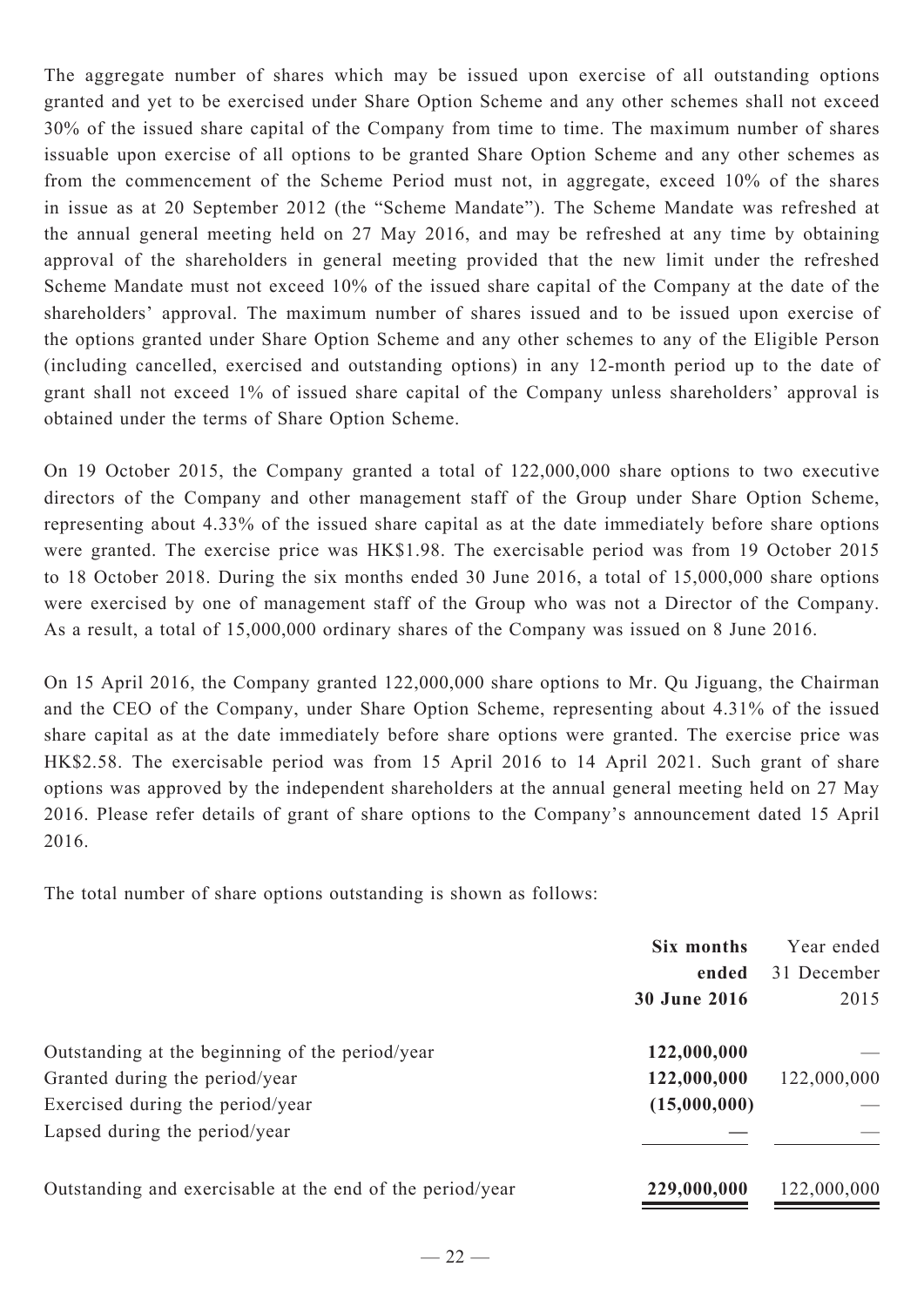As at 30 June 2016, the share options granted under Share Option Scheme and remained outstanding had an weighted average exercise price of approximately HK\$2.30 (31 December 2015: HK\$1.98) and a remaining contractual life of approximately 3 years and 7 months (31 December 2015: 2 years and 10 months).

The details of share options movements during the six months ended 30 June 2016 are shown as follows:

# **(i) Directors of the Company**

|                  |               |                             |                                | Number of share options         |                                 |                                   |                                  |
|------------------|---------------|-----------------------------|--------------------------------|---------------------------------|---------------------------------|-----------------------------------|----------------------------------|
| Name of Director | Date of grant | Exercise price<br>per share | Exercisable period             | Outstanding<br>at 1 Jan<br>2016 | Granted<br>during<br>the period | Exercised<br>during<br>the period | Outstanding<br>at 30 Jun<br>2016 |
| Mr. Qu Jiguang   | 15 Apr 2016   | HK\$2.58                    | 15 Apr $2016 -$<br>14 Apr 2021 |                                 | 122,000,000                     |                                   | 122,000,000                      |
| Mr. Wang Xianjun | 19 Oct 2015   | HK\$1.98                    | 19 Oct 2015 -<br>18 Oct 2018   | 24,416,000                      |                                 |                                   | 24,416,000                       |
| Mr. Su Xuejun    | 19 Oct 2015   | HK\$1.98                    | 19 Oct 2015 -<br>18 Oct 2018   | 24,416,000                      |                                 |                                   | 24,416,000                       |
|                  |               |                             |                                | 48,832,000                      | 122,000,000                     |                                   | 170,832,000                      |

# **(ii) Employees (other than directors of the Company)**

|               |                          |                           | Number of share options |                   |                     |                          |
|---------------|--------------------------|---------------------------|-------------------------|-------------------|---------------------|--------------------------|
|               |                          |                           | Outstanding<br>at 1 Jan | Granted<br>during | Exercised<br>during | Outstanding<br>at 30 Jun |
| Date of grant | Exercise price per share | Exercisable period        | 2016                    | the period        | the period          | 2016                     |
| 19 Oct 2015   | <b>HK\$1.98</b>          | 19 Oct 2015 - 18 Oct 2018 | 73,168,000              |                   | (15,000,000)        | 58,168,000               |
|               |                          |                           | 73,168,000              |                   | (15,000,000)        | 58,168,000               |

For the 122,000,000 share options granted during the period ended 30 June 2016, the fair value as at date of grant was HK\$26,686,000. Assuming that all share options outstanding as at 30 June 2016 are exercised, the Company will receive proceeds of HK\$526,620,000.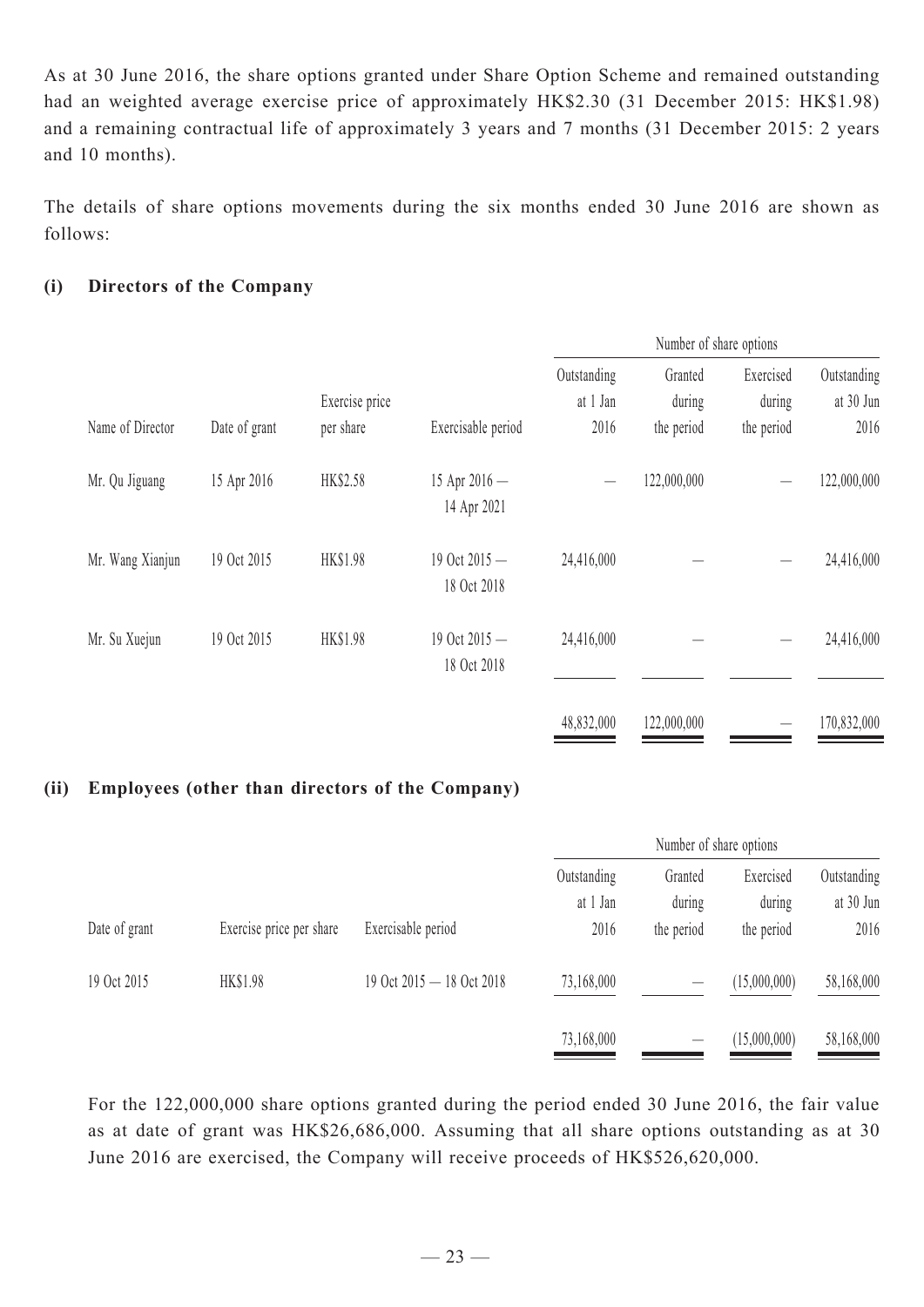# **SUFFICIENCY OF PUBLIC FLOAT**

Based on the information that is publicly available to the Company and within the knowledge of the Directors, it is confirmed that a sufficient public float of more than 25% of the issued capital of the Company has been maintained as at the latest practicable date, being 30 August 2016, and at all times during the six months ended 30 June 2016.

# **Model Code for Securities Transactions by Directors**

The Company has adopted the Model Code for Securities Transactions by Directors of Listed Issuers as set out in Appendix 10 to the Listing Rules (the "Model Code"). Having made specific enquiry with all Directors, the Directors confirmed that they had complied with the required standard set out in the Model Code during the six months ended 30 June 2016.

## **Interim DIVIDENDS**

The Directors resolved to pay on 30 September 2016 an interim dividend of HK2.5 cents per share (amounting to a total of approximately HK\$71,115,000) for the six months ended 30 June 2016 (30 June 2015: HK2.5 cents per share) to the shareholders named in the register of members of the Company on 19 September 2016.

## **Corporate Governance Practices**

The Board is committed to maintaining a high standard of corporate governance. The Board believes that good corporate governance practices are essential for the growth of the Group and for safeguarding and maximizing shareholders' interests.

The Company has adopted the Corporate Governance Code (the "CG Code") contained in Appendix 14 of the Rules Governing the Listing of Securities on the Stock Exchange of Hong Kong Limited (the "Listing Rules"). During the period ended 30 June 2016, the Company has complied with all applicable provisions of CG Code with deviation from code provision A.2.1 as set out below.

Code provision A.2.1 of the CG Code stipulates that the roles of chairman and chief executive officer should be separate and should not be performed by the same individual.

The Board appointed Mr. Qu Jiguang as the Chairman, who was responsible for the leadership and effective running of the Board. Mr. Qu Jiguang has also assumed the role as the chief executive officer of the Company, who was delegated with the responsibilities to lead the management implementing the business strategies of the Group. The Company believes that vesting both roles in Mr. Qu Jiguang will allow for more effective planning and execution of business strategies. As all major decisions are made in consultation with members of the Board, the Company believes that there is adequate balance of power and authority in place.